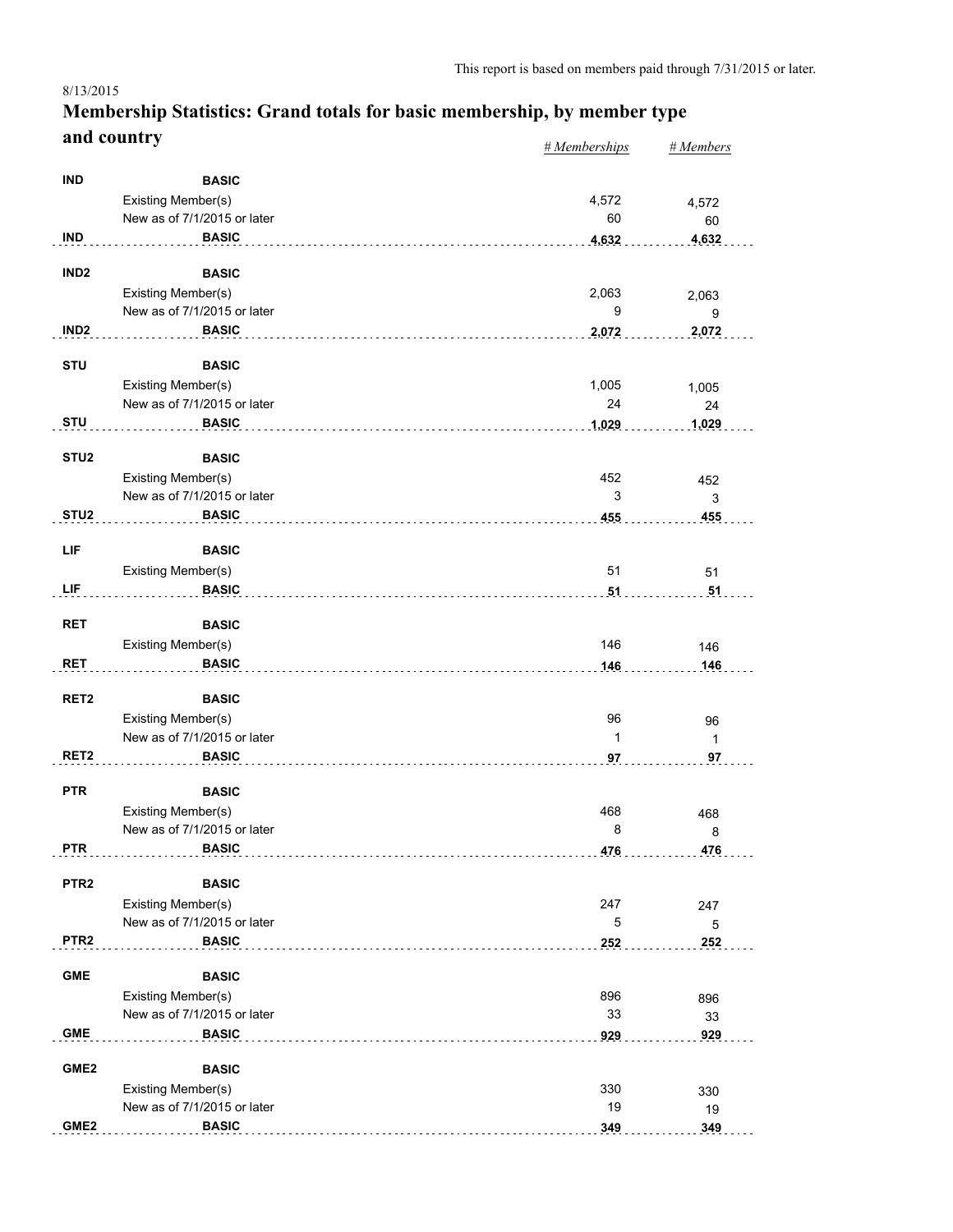| ΝT                  | <b>BASIC</b>                |        |                |
|---------------------|-----------------------------|--------|----------------|
|                     | Existing Member(s)          | 563    | 563            |
|                     | New as of 7/1/2015 or later | 20     | 20             |
| <b>NT</b>           | <b>BASIC</b>                | 583    | 583            |
| <b>COMP</b>         | <b>BASIC</b>                |        |                |
|                     | Existing Member(s)          | 2      | $\overline{2}$ |
| <b>COMP</b>         | <b>BASIC</b>                | 2      | 2              |
| NT <sub>2</sub>     | <b>BASIC</b>                |        |                |
|                     | Existing Member(s)          | 395    | 395            |
|                     | New as of 7/1/2015 or later | 4      | 4              |
| NT <sub>2</sub>     | <b>BASIC</b>                | 399    | 399            |
| <b>Grand Total:</b> |                             | 11,472 | 11,472         |
|                     |                             |        |                |

## **Member Types**



Note: in all general statistic reports, joint household memberships are treated as "one" member EXCEPT in the second column of this report, where joints are counted as two people, providing the most accurate count of the number of TESOL members.

|            |                      | Existing Member(s) | New as of 7/1/2015 or<br>later | <b>Total</b>            |
|------------|----------------------|--------------------|--------------------------------|-------------------------|
| COMP       | <b>United States</b> | $\overline{2}$     | $\mathbf{0}$                   | $\mathbf{2}$            |
|            | <b>Total</b>         | $\overline{2}$     | $\mathbf{0}$                   | $\overline{2}$          |
| <b>GME</b> | <b>United States</b> | 54                 | $\mathbf{0}$                   | 54                      |
|            | <b>ALBANIA</b>       | $\mathbf{2}$       | $\mathbf 0$                    | $\mathbf{2}$            |
|            | <b>ALGERIA</b>       | $\overline{2}$     | $\mathbf{0}$                   | $\mathbf{2}$            |
|            | ANGOLA               | 1                  | $\mathbf{0}$                   | 1                       |
|            | <b>ARGENTINA</b>     | 18                 | $\mathbf{0}$                   | 18                      |
|            | <b>AZERBAIJAN</b>    | 4                  | $\mathbf{0}$                   | $\overline{\mathbf{4}}$ |
|            | <b>BANGLADESH</b>    | 25                 | 1                              | 26                      |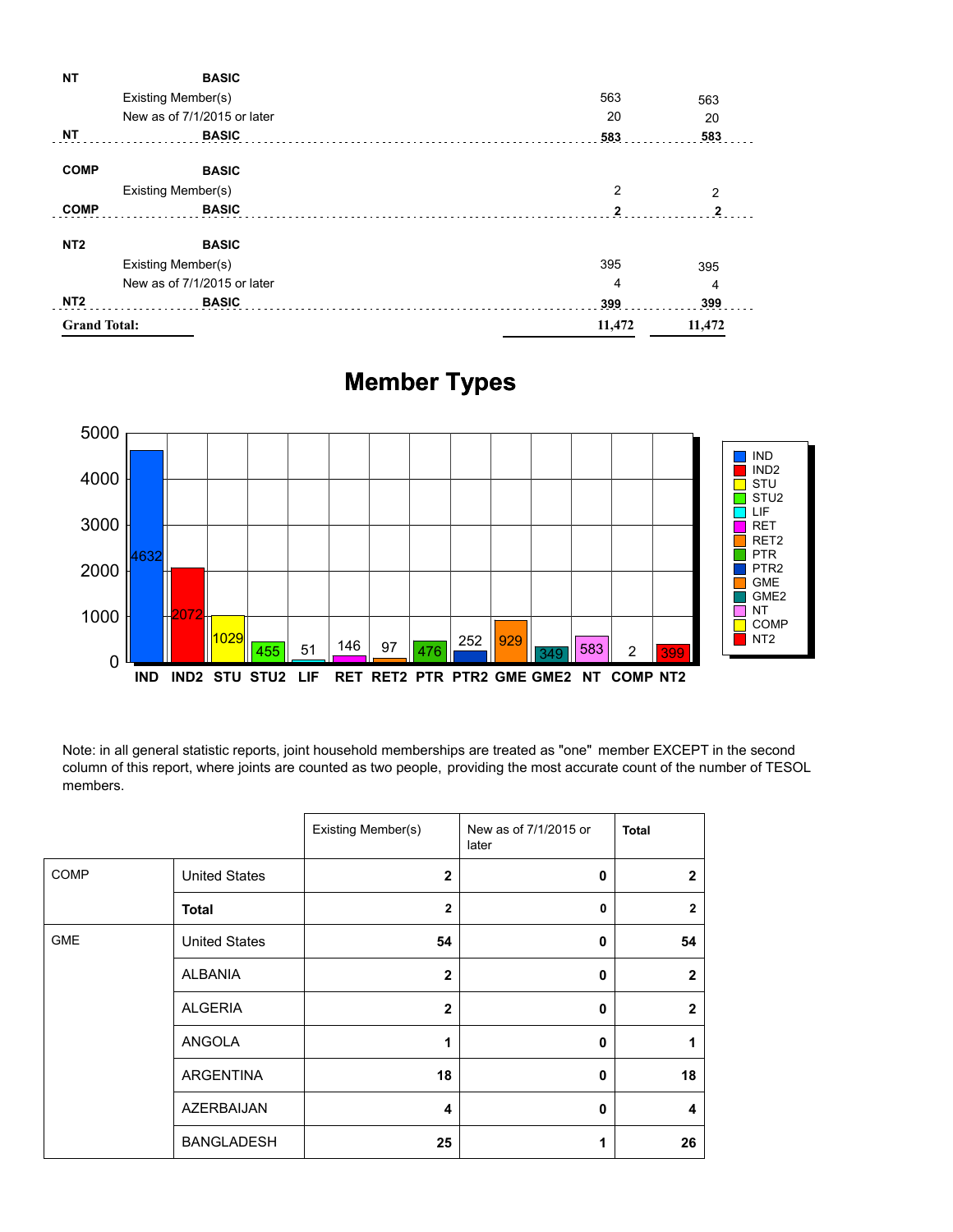|            |                     | Existing Member(s) | New as of 7/1/2015 or<br>later | <b>Total</b> |
|------------|---------------------|--------------------|--------------------------------|--------------|
| <b>GME</b> | <b>BARBADOS</b>     | $\mathbf{1}$       | $\pmb{0}$                      | 1            |
|            | <b>BELIZE</b>       | $\mathbf 0$        | $\mathbf 2$                    | $\mathbf{2}$ |
|            | <b>BOLIVIA</b>      | 8                  | 0                              | 8            |
|            | <b>BOSNIA AND</b>   | $\mathbf{1}$       | 0                              | 1            |
|            | <b>BRAZIL</b>       | 58                 | 1                              | 59           |
|            | <b>BULGARIA</b>     | $\mathbf{2}$       | 0                              | $\mathbf{2}$ |
|            | <b>BURKINA FASO</b> | $\mathbf{2}$       | 0                              | $\mathbf{2}$ |
|            | <b>CAMBODIA</b>     | 1                  | 1                              | $\mathbf{2}$ |
|            | CAMEROON            | $\mathbf{2}$       | 0                              | $\mathbf{2}$ |
|            | CANADA              | 1                  | 0                              | 1            |
|            | <b>CHILE</b>        | $\overline{7}$     | 0                              | 7            |
|            | <b>CHINA</b>        | 146                | $\mathbf 1$                    | 147          |
|            | <b>COLOMBIA</b>     | 12                 | $\pmb{0}$                      | 12           |
|            | <b>COSTA RICA</b>   | 8                  | $\pmb{0}$                      | 8            |
|            | <b>CROATIA</b>      | $\mathbf 3$        | 0                              | 3            |
|            | <b>DOMINICAN</b>    | 5                  | 0                              | 5            |
|            | <b>ECUADOR</b>      | 58                 | 11                             | 69           |
|            | <b>EGYPT</b>        | 18                 | 1                              | 19           |
|            | <b>GEORGIA</b>      | $\mathbf 3$        | 1                              | 4            |
|            | <b>GHANA</b>        | 1                  | 0                              | $\mathbf{1}$ |
|            | <b>GRENADA</b>      | $\boldsymbol{2}$   | $\pmb{0}$                      | $\mathbf 2$  |
|            | <b>GUATEMALA</b>    | 8                  | 0                              | 8            |
|            | <b>HAITI</b>        | 18                 | $\pmb{0}$                      | 18           |
|            | <b>HONDURAS</b>     | $\boldsymbol{2}$   | $\pmb{0}$                      | $\mathbf 2$  |
|            | <b>HONG KONG</b>    | $\mathbf{1}$       | 0                              | 1            |
|            | <b>HONG KONG</b>    | 1                  | 0                              | 1            |
|            | <b>INDIA</b>        | 44                 | $\pmb{0}$                      | 44           |
|            | <b>INDONESIA</b>    | $\mathbf 3$        | 0                              | 3            |
|            | <b>IRAN</b>         | $\sqrt{5}$         | $\pmb{0}$                      | 5            |
|            | <b>IRAQ</b>         | $\mathbf 2$        | 0                              | $\mathbf 2$  |
|            | <b>JAMAICA</b>      | $\mathbf 2$        | 0                              | $\mathbf{2}$ |
|            |                     |                    |                                |              |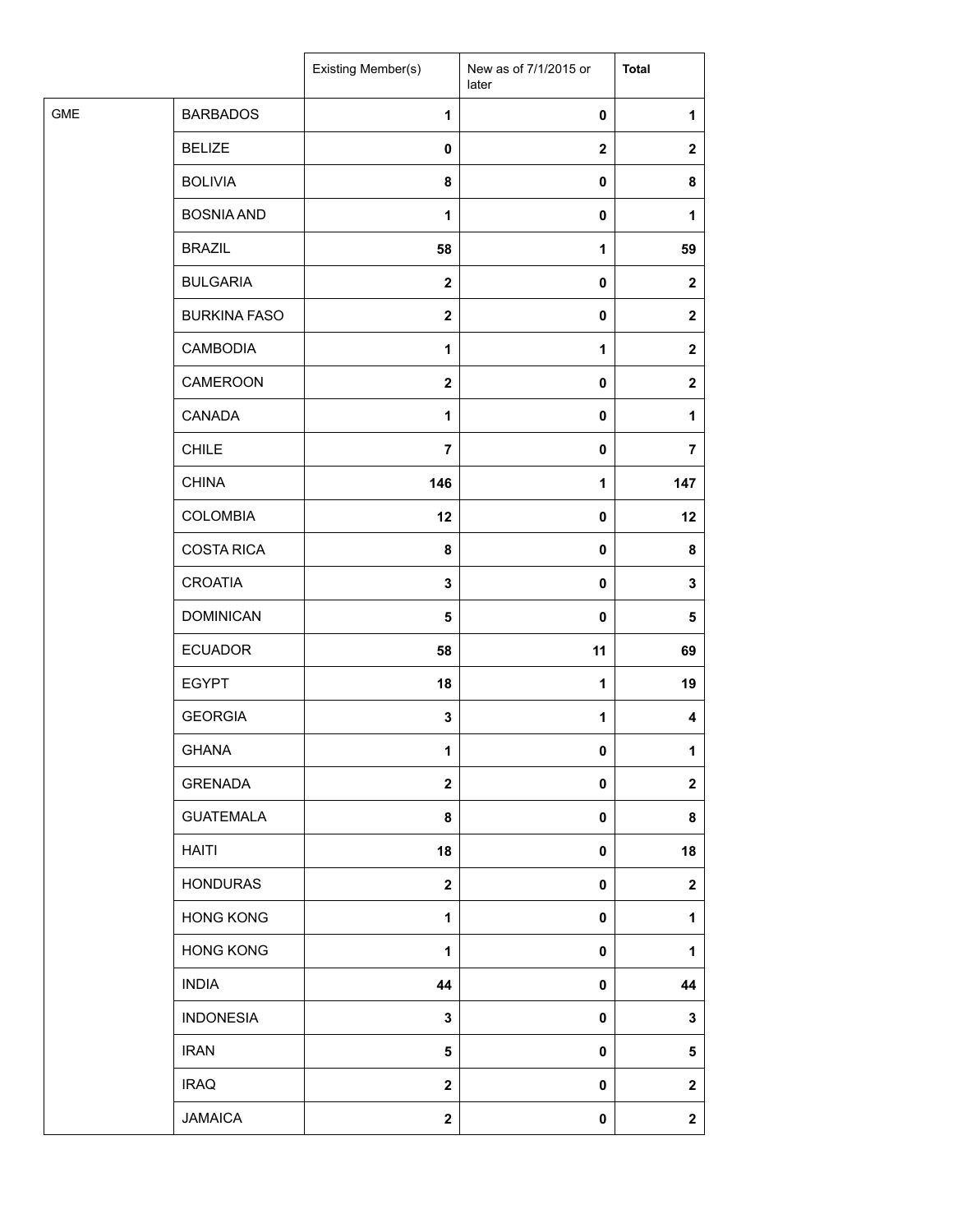|            |                    | Existing Member(s) | New as of 7/1/2015 or<br>later | <b>Total</b>     |
|------------|--------------------|--------------------|--------------------------------|------------------|
| <b>GME</b> | <b>JORDAN</b>      | 1                  | $\pmb{0}$                      | 1                |
|            | <b>KAZAKHSTAN</b>  | $\mathbf{1}$       | $\pmb{0}$                      | 1                |
|            | <b>KENYA</b>       | 1                  | $\pmb{0}$                      | 1                |
|            | KOSOVO             | $\boldsymbol{2}$   | $\pmb{0}$                      | $\mathbf{2}$     |
|            | <b>KUWAIT</b>      | $\mathbf{1}$       | $\pmb{0}$                      | 1                |
|            | KYRGYZSTAN         | $\mathbf{2}$       | $\pmb{0}$                      | $\mathbf{2}$     |
|            | <b>LEBANON</b>     | $\mathbf 3$        | $\pmb{0}$                      | 3                |
|            | <b>MACAO</b>       | 1                  | $\pmb{0}$                      | 1                |
|            | <b>MADAGASCAR</b>  | 3                  | $\pmb{0}$                      | 3                |
|            | <b>MALAYSIA</b>    | 13                 | $\pmb{0}$                      | 13               |
|            | <b>MALI</b>        | $\mathbf{2}$       | $\pmb{0}$                      | $\mathbf{2}$     |
|            | <b>MAURITANIA</b>  | 10                 | $\pmb{0}$                      | 10               |
|            | <b>MEXICO</b>      | 55                 | $\pmb{0}$                      | 55               |
|            | MOLDOVA,           | 3                  | $\pmb{0}$                      | 3                |
|            | <b>MONGOLIA</b>    | 22                 | $\pmb{0}$                      | 22               |
|            | MOROCCO            | 23                 | $\pmb{0}$                      | 23               |
|            | MOZAMBIQUE         | $\mathbf{1}$       | $\pmb{0}$                      | 1                |
|            | <b>MYANMAR</b>     | 1                  | $\pmb{0}$                      | 1                |
|            | <b>NEPAL</b>       | $\boldsymbol{9}$   | $\pmb{0}$                      | $\boldsymbol{9}$ |
|            | <b>NEW ZEALAND</b> | 1                  | 0                              | 1                |
|            | NICARAGUA          | $\mathbf 2$        | $\pmb{0}$                      | $\mathbf{2}$     |
|            | <b>NIGER</b>       | 1                  | $\pmb{0}$                      | 1                |
|            | <b>NIGERIA</b>     | 10                 | $\pmb{0}$                      | 10               |
|            | <b>PAKISTAN</b>    | 6                  | 8                              | 14               |
|            | PALESTINIAN        | $\boldsymbol{2}$   | $\pmb{0}$                      | $\mathbf{2}$     |
|            | <b>PANAMA</b>      | 13                 | $\mathbf 0$                    | 13               |
|            | PARAGUAY           | 1                  | $\pmb{0}$                      | 1                |
|            | PEOPLES REP        | $\overline{7}$     | $\pmb{0}$                      | $\overline{7}$   |
|            | PERU               | 55                 | $\pmb{0}$                      | 55               |
|            | <b>PHILIPPINES</b> | 6                  | 1                              | 7                |
|            | POLAND             | 5                  | 0                              | 5                |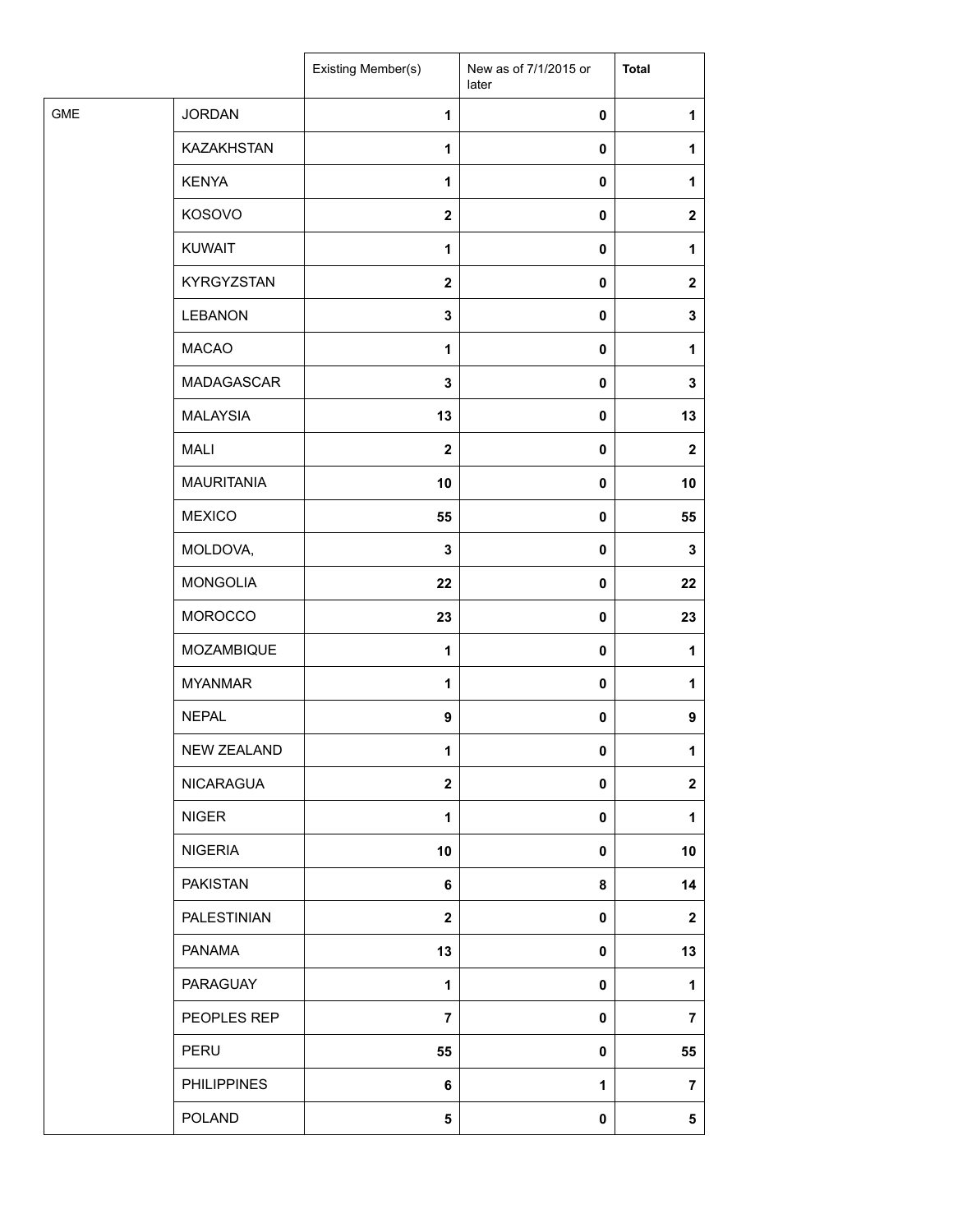|                  |                      | Existing Member(s) | New as of 7/1/2015 or<br>later | <b>Total</b>   |
|------------------|----------------------|--------------------|--------------------------------|----------------|
| <b>GME</b>       | <b>RUSSIA</b>        | $\overline{7}$     | 0                              | $\overline{7}$ |
|                  | <b>RUSSIAN</b>       | 5                  | $\mathbf 0$                    | $\sqrt{5}$     |
|                  | <b>RWANDA</b>        | $\mathbf{2}$       | 0                              | $\mathbf 2$    |
|                  | SAUDI ARABIA         | 1                  | 0                              | 1              |
|                  | <b>SERBIA</b>        | 1                  | $\pmb{0}$                      | 1              |
|                  | <b>SLOVAKIA</b>      | $\mathbf 0$        | 1                              | 1              |
|                  | SOUTH AFRICA         | 3                  | 0                              | 3              |
|                  | <b>SUDAN</b>         | $\mathbf 2$        | 0                              | $\mathbf 2$    |
|                  | SWAZILAND            | 1                  | 0                              | 1              |
|                  | <b>SYRIAN ARAB</b>   | $\mathbf 0$        | 1                              | 1              |
|                  | <b>TAIWAN ROC</b>    | $\sqrt{5}$         | 0                              | 5              |
|                  | TANZANIA,            | 1                  | $\pmb{0}$                      | 1              |
|                  | <b>THAILAND</b>      | 16                 | $\mathbf 0$                    | 16             |
|                  | <b>TUNISIA</b>       | 10                 | $\mathbf 0$                    | 10             |
|                  | <b>TURKEY</b>        | 11                 | $\mathbf 2$                    | 13             |
|                  | <b>UKRAINE</b>       | 5                  | 0                              | 5              |
|                  | <b>UNITED</b>        | $\mathbf{1}$       | $\pmb{0}$                      | 1              |
|                  | <b>United States</b> | $\mathbf 3$        | 0                              | $\mathbf 3$    |
|                  | <b>UNITED</b>        | $\boldsymbol{2}$   | 0                              | $\mathbf 2$    |
|                  | <b>URUGUAY</b>       | 6                  | 0                              | 6              |
|                  | <b>UZBEKISTAN</b>    | 1                  | 0                              | 1              |
|                  | VENEZUELA            | 13                 | 1                              | 14             |
|                  | <b>VIETNAM</b>       | $5\phantom{.0}$    | $\pmb{0}$                      | 5              |
|                  | <b>YEMEN</b>         | 1                  | 0                              | $\mathbf{1}$   |
|                  | <b>Total</b>         | 896                | 33                             | 929            |
| GME <sub>2</sub> | <b>United States</b> | 3                  | $\mathbf 0$                    | 3              |
|                  | AFGHANISTAN          | 1                  | 0                              | $\mathbf{1}$   |
|                  | <b>ALBANIA</b>       | $\overline{7}$     | 0                              | $\overline{7}$ |
|                  | ANGOLA               | $\mathbf{1}$       | 0                              | 1              |
|                  | ARGENTINA            | 5                  | 0                              | 5              |
|                  | <b>ARMENIA</b>       | $\mathbf 2$        | $\pmb{0}$                      | $\mathbf 2$    |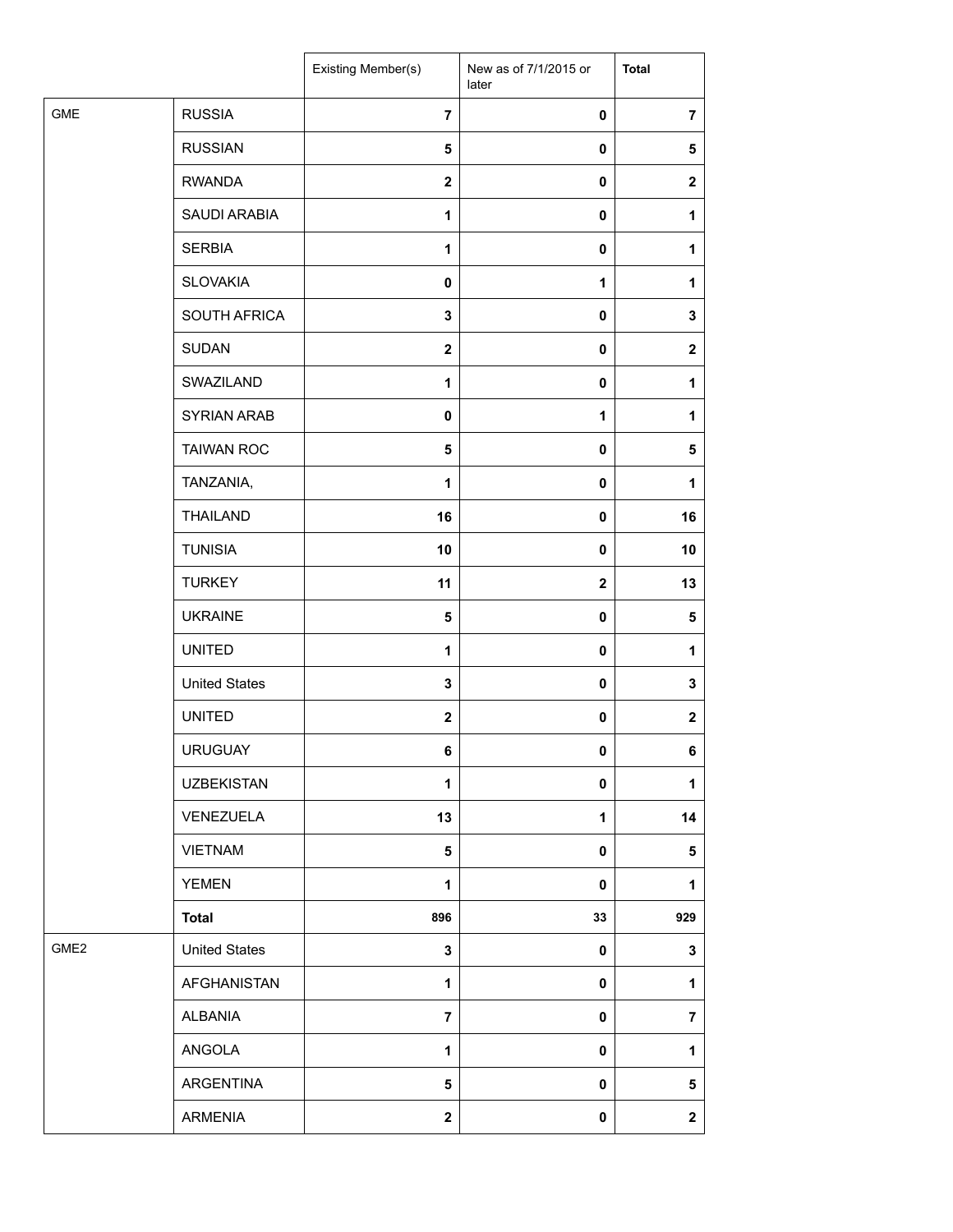|      |                     | Existing Member(s)      | New as of 7/1/2015 or<br>later | <b>Total</b>   |
|------|---------------------|-------------------------|--------------------------------|----------------|
| GME2 | AZERBAIJAN          | $\mathbf{1}$            | 0                              | 1              |
|      | <b>BANGLADESH</b>   | $\mathbf 3$             | $\pmb{0}$                      | $\mathbf 3$    |
|      | <b>BELARUS</b>      | 1                       | $\pmb{0}$                      | 1              |
|      | <b>BOLIVIA</b>      | $\mathbf{2}$            | 0                              | $\mathbf{2}$   |
|      | <b>BRAZIL</b>       | 23                      | 0                              | 23             |
|      | <b>BURKINA FASO</b> | $\mathbf{1}$            | 0                              | 1              |
|      | CAMEROON            | $\mathbf{1}$            | 0                              | 1              |
|      | <b>CHILE</b>        | $\mathbf{2}$            | $\pmb{0}$                      | $\mathbf{2}$   |
|      | <b>CHINA</b>        | 47                      | 1                              | 48             |
|      | <b>COLOMBIA</b>     | 11                      | 0                              | 11             |
|      | <b>COSTA RICA</b>   | $\overline{7}$          | 0                              | $\overline{7}$ |
|      | <b>CUBA</b>         | 1                       | $\pmb{0}$                      | 1              |
|      | <b>DOMINICAN</b>    | $\mathbf 3$             | 0                              | 3              |
|      | <b>ECUADOR</b>      | $\overline{7}$          | $\mathbf 2$                    | 9              |
|      | <b>EGYPT</b>        | $\mathbf{2}$            | 0                              | $\mathbf{2}$   |
|      | <b>GABON</b>        | 1                       | 0                              | 1              |
|      | <b>GEORGIA</b>      | $\boldsymbol{2}$        | 0                              | $\mathbf{2}$   |
|      | <b>GERMANY</b>      | 1                       | 0                              | 1              |
|      | <b>GRENADA</b>      | 1                       | 0                              | 1              |
|      | <b>GUATEMALA</b>    | 1                       | 0                              | 1              |
|      | <b>HONDURAS</b>     | 1                       | 0                              | 1              |
|      | <b>HONG KONG</b>    | $\mathbf 1$             | 0                              | 1              |
|      | <b>INDIA</b>        | 23                      | 0                              | 23             |
|      | <b>INDONESIA</b>    | $\overline{\mathbf{5}}$ | 0                              | 5              |
|      | <b>IRAQ</b>         | 1                       | 0                              | 1              |
|      | <b>JORDAN</b>       | $\mathbf{3}$            | 0                              | $\mathbf{3}$   |
|      | KAZAKHSTAN          | $\boldsymbol{2}$        | 0                              | $\mathbf 2$    |
|      | KOSOVO              | $\mathbf{1}$            | 0                              | 1              |
|      | LATVIA              | $\mathbf{1}$            | 0                              | 1              |
|      | LEBANON             | 3                       | 0                              | 3              |
|      | LITHUANIA           | $\mathbf{1}$            | $\pmb{0}$                      | $\mathbf{1}$   |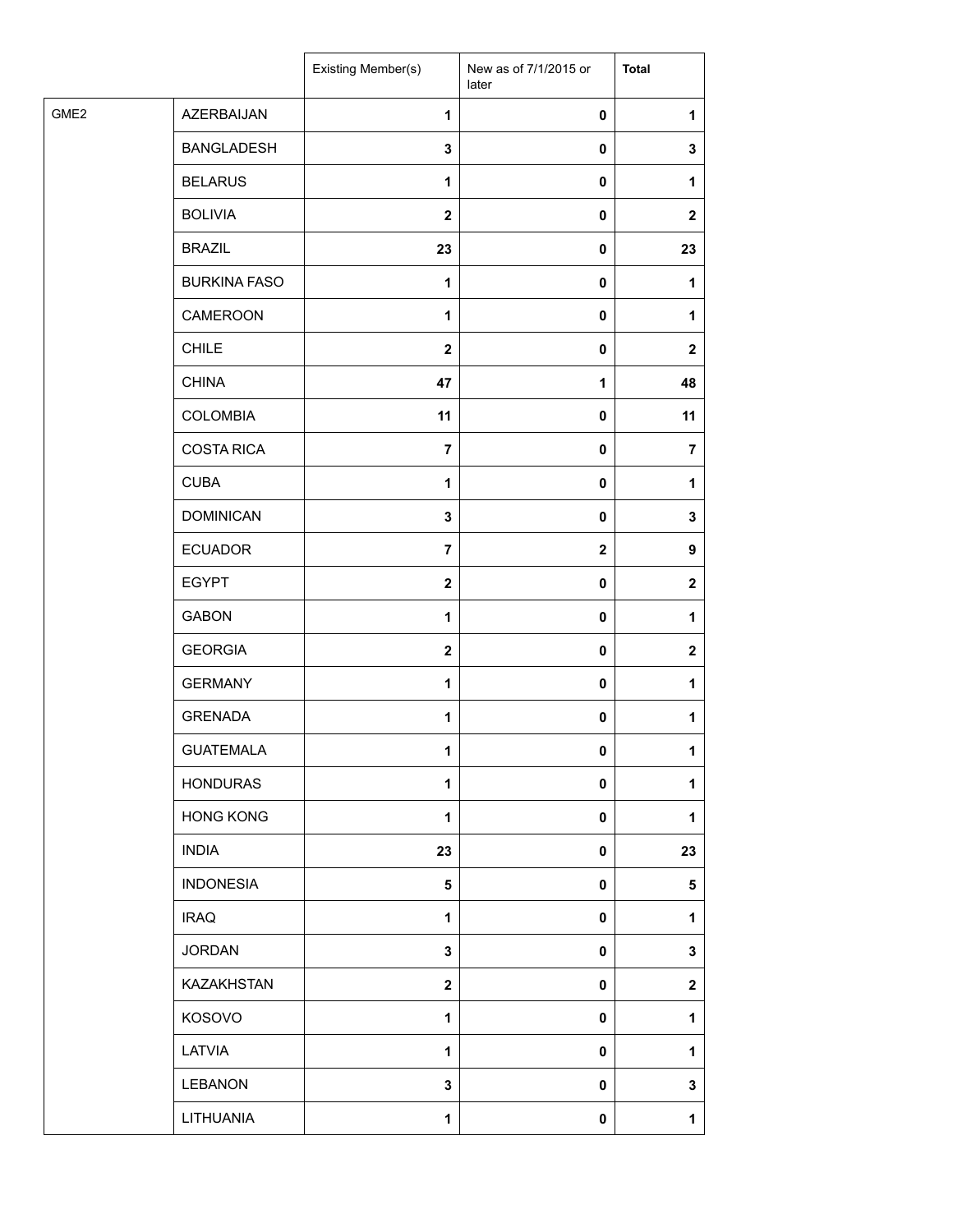| MADAGASCAR<br>$\mathbf{1}$<br>0<br>1<br><b>MALAYSIA</b><br>$\overline{7}$<br>0<br>$\overline{7}$<br><b>MALDIVES</b><br>1<br>0<br>1<br><b>MARSHALL</b><br>$\mathbf{1}$<br>0<br>1<br><b>MAURITIUS</b><br>1<br>0<br>1<br><b>MEXICO</b><br>27<br>0<br>27<br><b>MONGOLIA</b><br>5<br>0<br>5<br><b>MOROCCO</b><br>$\mathbf{2}$<br>0<br>$\mathbf{2}$<br><b>NEPAL</b><br>$\mathbf{2}$<br>0<br>$\mathbf{2}$<br><b>NIGERIA</b><br>5<br>0<br>5<br><b>PAKISTAN</b><br>1<br>5<br>4<br><b>PANAMA</b><br>$\overline{\mathbf{2}}$<br>0<br>$\mathbf{2}$<br>PARAGUAY<br>1<br>0<br>1<br>PEOPLES REP<br>$\mathbf{1}$<br>1<br>$\mathbf{2}$<br>PERU<br>5<br>0<br>5<br><b>PHILIPPINES</b><br>$\boldsymbol{9}$<br>0<br>9<br><b>POLAND</b><br>5<br>0<br>5<br><b>RUSSIA</b><br>1<br>0<br>1<br><b>RUSSIAN</b><br>$\mathbf 3$<br>0<br>3<br>SENEGAL<br>1<br>$\mathbf{0}$<br>1<br>SIERRA LEONE<br>1<br>0<br>1<br><b>SURINAME</b><br>$\mathbf{1}$<br>0<br>1<br><b>SYRIAN ARAB</b><br>$\mathbf{1}$<br>0<br>1<br><b>TAIWAN ROC</b><br>$\overline{\mathbf{2}}$<br>0<br>$\mathbf 2$<br><b>TAJIKISTAN</b><br>$\mathbf{2}$<br>0<br>$\mathbf{2}$<br>THAILAND<br>15<br>15<br>0<br><b>TUNISIA</b><br>$\mathbf{2}$<br>0<br>$\mathbf 2$<br><b>TURKEY</b><br>23<br>0<br>23<br><b>UNITED</b><br>1<br>0<br>1<br><b>United States</b><br>1<br>0<br>1<br><b>UNITED</b><br>$\mathbf 3$<br>0<br>3 |                  | Existing Member(s) | New as of 7/1/2015 or<br>later | <b>Total</b> |
|--------------------------------------------------------------------------------------------------------------------------------------------------------------------------------------------------------------------------------------------------------------------------------------------------------------------------------------------------------------------------------------------------------------------------------------------------------------------------------------------------------------------------------------------------------------------------------------------------------------------------------------------------------------------------------------------------------------------------------------------------------------------------------------------------------------------------------------------------------------------------------------------------------------------------------------------------------------------------------------------------------------------------------------------------------------------------------------------------------------------------------------------------------------------------------------------------------------------------------------------------------------------------------------------------------------------------------------------------|------------------|--------------------|--------------------------------|--------------|
|                                                                                                                                                                                                                                                                                                                                                                                                                                                                                                                                                                                                                                                                                                                                                                                                                                                                                                                                                                                                                                                                                                                                                                                                                                                                                                                                                  | GME <sub>2</sub> |                    |                                |              |
|                                                                                                                                                                                                                                                                                                                                                                                                                                                                                                                                                                                                                                                                                                                                                                                                                                                                                                                                                                                                                                                                                                                                                                                                                                                                                                                                                  |                  |                    |                                |              |
|                                                                                                                                                                                                                                                                                                                                                                                                                                                                                                                                                                                                                                                                                                                                                                                                                                                                                                                                                                                                                                                                                                                                                                                                                                                                                                                                                  |                  |                    |                                |              |
|                                                                                                                                                                                                                                                                                                                                                                                                                                                                                                                                                                                                                                                                                                                                                                                                                                                                                                                                                                                                                                                                                                                                                                                                                                                                                                                                                  |                  |                    |                                |              |
|                                                                                                                                                                                                                                                                                                                                                                                                                                                                                                                                                                                                                                                                                                                                                                                                                                                                                                                                                                                                                                                                                                                                                                                                                                                                                                                                                  |                  |                    |                                |              |
|                                                                                                                                                                                                                                                                                                                                                                                                                                                                                                                                                                                                                                                                                                                                                                                                                                                                                                                                                                                                                                                                                                                                                                                                                                                                                                                                                  |                  |                    |                                |              |
|                                                                                                                                                                                                                                                                                                                                                                                                                                                                                                                                                                                                                                                                                                                                                                                                                                                                                                                                                                                                                                                                                                                                                                                                                                                                                                                                                  |                  |                    |                                |              |
|                                                                                                                                                                                                                                                                                                                                                                                                                                                                                                                                                                                                                                                                                                                                                                                                                                                                                                                                                                                                                                                                                                                                                                                                                                                                                                                                                  |                  |                    |                                |              |
|                                                                                                                                                                                                                                                                                                                                                                                                                                                                                                                                                                                                                                                                                                                                                                                                                                                                                                                                                                                                                                                                                                                                                                                                                                                                                                                                                  |                  |                    |                                |              |
|                                                                                                                                                                                                                                                                                                                                                                                                                                                                                                                                                                                                                                                                                                                                                                                                                                                                                                                                                                                                                                                                                                                                                                                                                                                                                                                                                  |                  |                    |                                |              |
|                                                                                                                                                                                                                                                                                                                                                                                                                                                                                                                                                                                                                                                                                                                                                                                                                                                                                                                                                                                                                                                                                                                                                                                                                                                                                                                                                  |                  |                    |                                |              |
|                                                                                                                                                                                                                                                                                                                                                                                                                                                                                                                                                                                                                                                                                                                                                                                                                                                                                                                                                                                                                                                                                                                                                                                                                                                                                                                                                  |                  |                    |                                |              |
|                                                                                                                                                                                                                                                                                                                                                                                                                                                                                                                                                                                                                                                                                                                                                                                                                                                                                                                                                                                                                                                                                                                                                                                                                                                                                                                                                  |                  |                    |                                |              |
|                                                                                                                                                                                                                                                                                                                                                                                                                                                                                                                                                                                                                                                                                                                                                                                                                                                                                                                                                                                                                                                                                                                                                                                                                                                                                                                                                  |                  |                    |                                |              |
|                                                                                                                                                                                                                                                                                                                                                                                                                                                                                                                                                                                                                                                                                                                                                                                                                                                                                                                                                                                                                                                                                                                                                                                                                                                                                                                                                  |                  |                    |                                |              |
|                                                                                                                                                                                                                                                                                                                                                                                                                                                                                                                                                                                                                                                                                                                                                                                                                                                                                                                                                                                                                                                                                                                                                                                                                                                                                                                                                  |                  |                    |                                |              |
|                                                                                                                                                                                                                                                                                                                                                                                                                                                                                                                                                                                                                                                                                                                                                                                                                                                                                                                                                                                                                                                                                                                                                                                                                                                                                                                                                  |                  |                    |                                |              |
|                                                                                                                                                                                                                                                                                                                                                                                                                                                                                                                                                                                                                                                                                                                                                                                                                                                                                                                                                                                                                                                                                                                                                                                                                                                                                                                                                  |                  |                    |                                |              |
|                                                                                                                                                                                                                                                                                                                                                                                                                                                                                                                                                                                                                                                                                                                                                                                                                                                                                                                                                                                                                                                                                                                                                                                                                                                                                                                                                  |                  |                    |                                |              |
|                                                                                                                                                                                                                                                                                                                                                                                                                                                                                                                                                                                                                                                                                                                                                                                                                                                                                                                                                                                                                                                                                                                                                                                                                                                                                                                                                  |                  |                    |                                |              |
|                                                                                                                                                                                                                                                                                                                                                                                                                                                                                                                                                                                                                                                                                                                                                                                                                                                                                                                                                                                                                                                                                                                                                                                                                                                                                                                                                  |                  |                    |                                |              |
|                                                                                                                                                                                                                                                                                                                                                                                                                                                                                                                                                                                                                                                                                                                                                                                                                                                                                                                                                                                                                                                                                                                                                                                                                                                                                                                                                  |                  |                    |                                |              |
|                                                                                                                                                                                                                                                                                                                                                                                                                                                                                                                                                                                                                                                                                                                                                                                                                                                                                                                                                                                                                                                                                                                                                                                                                                                                                                                                                  |                  |                    |                                |              |
|                                                                                                                                                                                                                                                                                                                                                                                                                                                                                                                                                                                                                                                                                                                                                                                                                                                                                                                                                                                                                                                                                                                                                                                                                                                                                                                                                  |                  |                    |                                |              |
|                                                                                                                                                                                                                                                                                                                                                                                                                                                                                                                                                                                                                                                                                                                                                                                                                                                                                                                                                                                                                                                                                                                                                                                                                                                                                                                                                  |                  |                    |                                |              |
|                                                                                                                                                                                                                                                                                                                                                                                                                                                                                                                                                                                                                                                                                                                                                                                                                                                                                                                                                                                                                                                                                                                                                                                                                                                                                                                                                  |                  |                    |                                |              |
|                                                                                                                                                                                                                                                                                                                                                                                                                                                                                                                                                                                                                                                                                                                                                                                                                                                                                                                                                                                                                                                                                                                                                                                                                                                                                                                                                  |                  |                    |                                |              |
|                                                                                                                                                                                                                                                                                                                                                                                                                                                                                                                                                                                                                                                                                                                                                                                                                                                                                                                                                                                                                                                                                                                                                                                                                                                                                                                                                  |                  |                    |                                |              |
|                                                                                                                                                                                                                                                                                                                                                                                                                                                                                                                                                                                                                                                                                                                                                                                                                                                                                                                                                                                                                                                                                                                                                                                                                                                                                                                                                  |                  |                    |                                |              |
|                                                                                                                                                                                                                                                                                                                                                                                                                                                                                                                                                                                                                                                                                                                                                                                                                                                                                                                                                                                                                                                                                                                                                                                                                                                                                                                                                  |                  |                    |                                |              |
|                                                                                                                                                                                                                                                                                                                                                                                                                                                                                                                                                                                                                                                                                                                                                                                                                                                                                                                                                                                                                                                                                                                                                                                                                                                                                                                                                  |                  |                    |                                |              |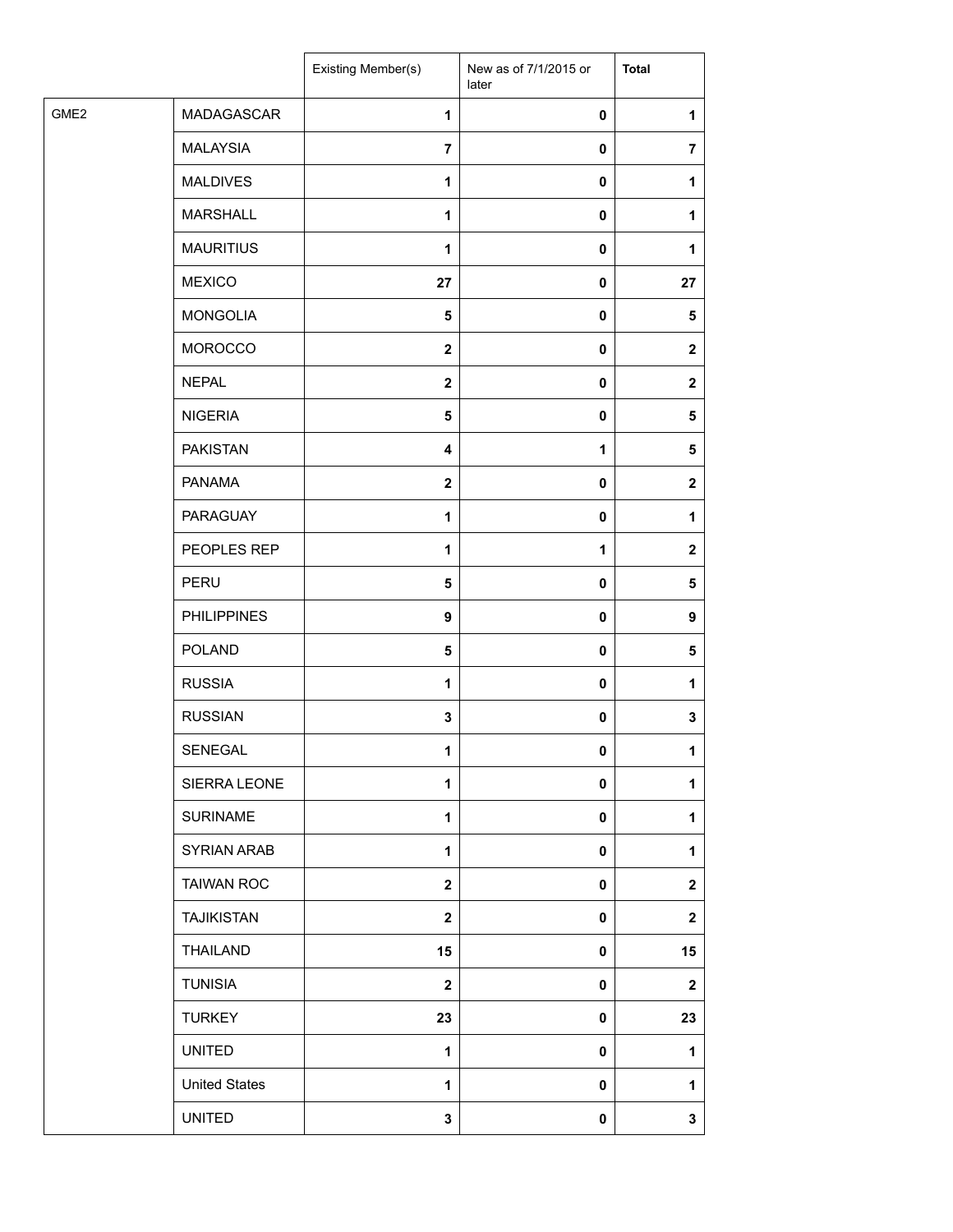|                  |                      | Existing Member(s)      | New as of 7/1/2015 or<br>later | <b>Total</b> |
|------------------|----------------------|-------------------------|--------------------------------|--------------|
| GME <sub>2</sub> | <b>URUGUAY</b>       | $\overline{\mathbf{2}}$ | $\pmb{0}$                      | $\mathbf 2$  |
|                  | <b>UZBEKISTAN</b>    | 6                       | 13                             | 19           |
|                  | VANUATU              | $\mathbf{1}$            | $\pmb{0}$                      | 1            |
|                  | VENEZUELA            | $\mathbf{2}$            | 0                              | $\mathbf 2$  |
|                  | <b>VIET NAM</b>      | 1                       | 0                              | 1            |
|                  | <b>VIETNAM</b>       | $\overline{\mathbf{2}}$ | 1                              | 3            |
|                  | <b>YEMEN</b>         | $\mathbf{1}$            | 0                              | 1            |
|                  | <b>Total</b>         | 330                     | 19                             | 349          |
| <b>IND</b>       | <b>United States</b> | 3,527                   | 39                             | 3,566        |
|                  | <b>AFGHANISTAN</b>   | 1                       | 0                              | 1            |
|                  | ARGENTINA            | $\mathbf{1}$            | $\mathbf 0$                    | 1            |
|                  | <b>AUSTRALIA</b>     | 27                      | $\pmb{0}$                      | 27           |
|                  | <b>BELGIUM</b>       | $\mathbf 2$             | 0                              | $\mathbf 2$  |
|                  | <b>BERMUDA</b>       | $\mathbf{1}$            | 0                              | 1            |
|                  | <b>BRAZIL</b>        | 6                       | $\mathbf 2$                    | 8            |
|                  | CANADA               | 376                     | 0                              | 376          |
|                  | <b>CHILE</b>         | 1                       | $\mathbf 0$                    | 1            |
|                  | <b>CHINA</b>         | $\overline{7}$          | 0                              | 7            |
|                  | <b>COLOMBIA</b>      | $\mathbf 3$             | 0                              | 3            |
|                  | Congo, The           | 1                       | 0                              | 1            |
|                  | <b>COSTA RICA</b>    | 3                       | 0                              | 3            |
|                  | <b>CYPRUS</b>        | 1                       | 0                              | 1            |
|                  | <b>CZECH</b>         | $\mathbf{2}$            | 0                              | $\mathbf{2}$ |
|                  | <b>DENMARK</b>       | $\mathbf{2}$            | 0                              | $\mathbf 2$  |
|                  | <b>DOMINICAN</b>     | 3                       | 0                              | 3            |
|                  | <b>ECUADOR</b>       | 5                       | 0                              | 5            |
|                  | <b>EGYPT</b>         | $\mathbf 2$             | 0                              | $\mathbf 2$  |
|                  | <b>FINLAND</b>       | $\mathbf{1}$            | 0                              | 1            |
|                  | <b>FRANCE</b>        | 4                       | 0                              | 4            |
|                  | <b>GERMANY</b>       | 6                       | 0                              | 6            |
|                  | GREECE               | 4                       | 0                              | 4            |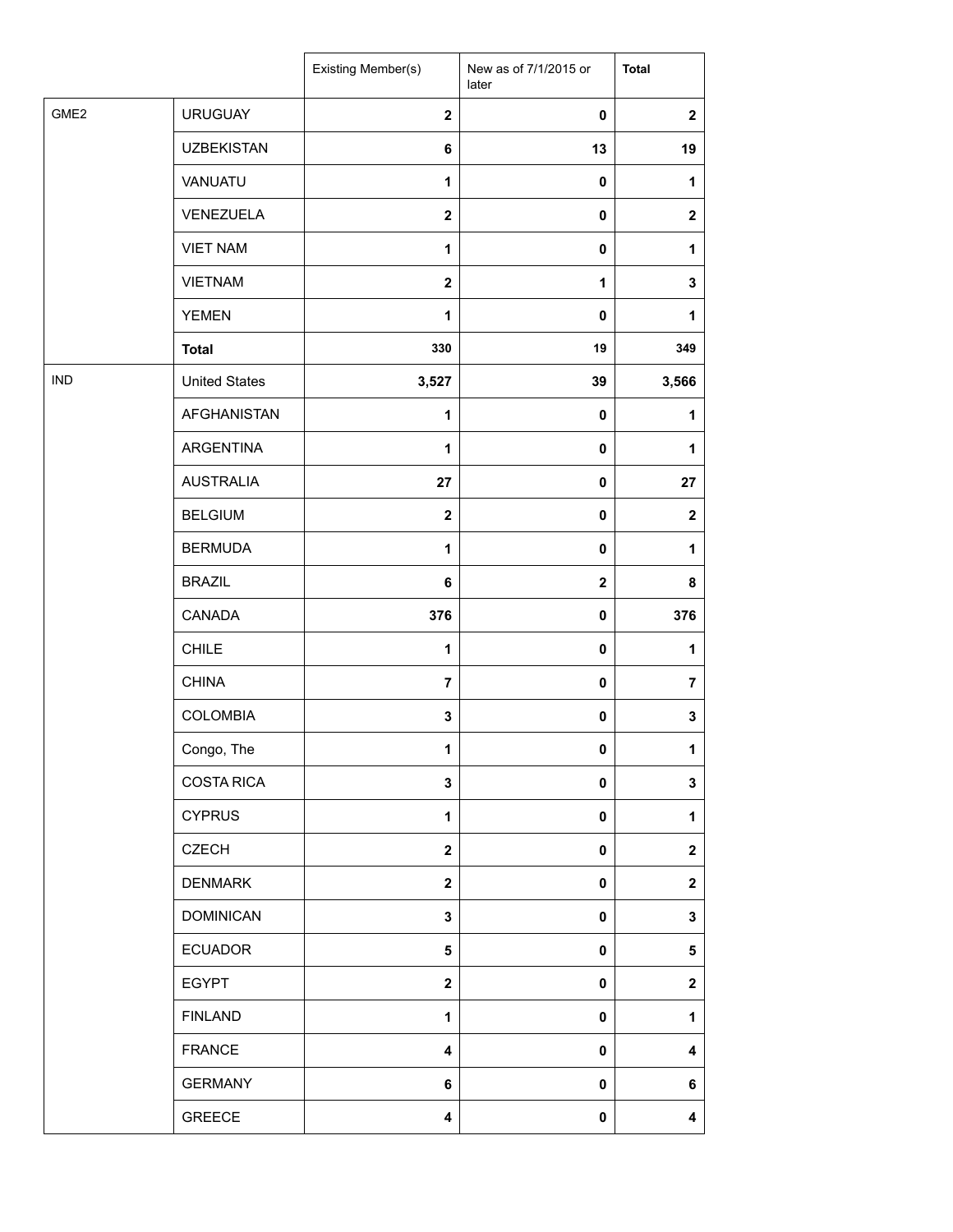| <b>HONG KONG</b><br>11<br>$\pmb{0}$<br>11<br><b>HONG KONG</b><br>$\overline{\mathbf{4}}$<br>$\pmb{0}$<br>4<br><b>HUNGARY</b><br>$\boldsymbol{2}$<br>$\pmb{0}$<br>$\mathbf{2}$<br><b>ICELAND</b><br>$\mathbf{1}$<br>$\pmb{0}$<br>1<br><b>INDIA</b><br>1<br>0<br>1<br><b>IRAQ</b><br>$\mathbf{2}$<br>$\pmb{0}$<br>$\mathbf{2}$<br><b>IRELAND</b><br>$\mathbf 2$<br>$\pmb{0}$<br>$\mathbf{2}$<br><b>ISRAEL</b><br>6<br>$\pmb{0}$<br>6<br><b>ITALY</b><br>$\overline{7}$<br>$\pmb{0}$<br>$\overline{7}$<br><b>JAPAN</b><br>224<br>226<br>$\boldsymbol{2}$<br>Korea, Dem<br>1<br>$\pmb{0}$<br>1<br>Korea, Rebublic<br>$\overline{\mathbf{5}}$<br>$\mathbf{1}$<br>6<br>KOREA,<br>$\pmb{0}$<br>5<br>5<br><b>KUWAIT</b><br>4<br>$\pmb{0}$<br>4<br><b>LEBANON</b><br>1<br>$\pmb{0}$<br>1<br><b>MACAO</b><br>$\mathbf{1}$<br>$\pmb{0}$<br>1<br>MALAYSIA<br>$\mathbf{2}$<br>$\pmb{0}$<br>$\mathbf{2}$<br><b>MEXICO</b><br>13<br>13<br>$\pmb{0}$<br><b>MONGOLIA</b><br>$\mathbf{1}$<br>$\pmb{0}$<br>1<br><b>MOROCCO</b><br>1<br>$\mathbf 0$<br>1<br><b>MYANMAR</b><br>1<br>$\pmb{0}$<br>1<br>NETHERLAND<br>$\mathbf{2}$<br>$\pmb{0}$<br>$\mathbf{2}$<br>NEW ZEALAND<br>8<br>$\pmb{0}$<br>8<br><b>NIGERIA</b><br>$\mathbf 3$<br>$\pmb{0}$<br>3<br><b>NORWAY</b><br>$\mathbf{2}$<br>$\pmb{0}$<br>$\mathbf{2}$<br><b>OMAN</b><br>3<br>3<br>0<br><b>PAKISTAN</b><br>3<br>$\pmb{0}$<br>3<br>Puerto Rico<br>10<br>10<br>$\pmb{0}$<br>QATAR<br>15<br>15<br>0<br><b>RUSSIAN</b><br>1<br>$\pmb{0}$<br>1<br>SAUDI ARABIA<br>15<br>$\pmb{0}$<br>15 |            | Existing Member(s) | New as of 7/1/2015 or<br>later | <b>Total</b> |
|-----------------------------------------------------------------------------------------------------------------------------------------------------------------------------------------------------------------------------------------------------------------------------------------------------------------------------------------------------------------------------------------------------------------------------------------------------------------------------------------------------------------------------------------------------------------------------------------------------------------------------------------------------------------------------------------------------------------------------------------------------------------------------------------------------------------------------------------------------------------------------------------------------------------------------------------------------------------------------------------------------------------------------------------------------------------------------------------------------------------------------------------------------------------------------------------------------------------------------------------------------------------------------------------------------------------------------------------------------------------------------------------------------------------------------------------------------------------------------------------------------------------------------|------------|--------------------|--------------------------------|--------------|
|                                                                                                                                                                                                                                                                                                                                                                                                                                                                                                                                                                                                                                                                                                                                                                                                                                                                                                                                                                                                                                                                                                                                                                                                                                                                                                                                                                                                                                                                                                                             | <b>IND</b> |                    |                                |              |
|                                                                                                                                                                                                                                                                                                                                                                                                                                                                                                                                                                                                                                                                                                                                                                                                                                                                                                                                                                                                                                                                                                                                                                                                                                                                                                                                                                                                                                                                                                                             |            |                    |                                |              |
|                                                                                                                                                                                                                                                                                                                                                                                                                                                                                                                                                                                                                                                                                                                                                                                                                                                                                                                                                                                                                                                                                                                                                                                                                                                                                                                                                                                                                                                                                                                             |            |                    |                                |              |
|                                                                                                                                                                                                                                                                                                                                                                                                                                                                                                                                                                                                                                                                                                                                                                                                                                                                                                                                                                                                                                                                                                                                                                                                                                                                                                                                                                                                                                                                                                                             |            |                    |                                |              |
|                                                                                                                                                                                                                                                                                                                                                                                                                                                                                                                                                                                                                                                                                                                                                                                                                                                                                                                                                                                                                                                                                                                                                                                                                                                                                                                                                                                                                                                                                                                             |            |                    |                                |              |
|                                                                                                                                                                                                                                                                                                                                                                                                                                                                                                                                                                                                                                                                                                                                                                                                                                                                                                                                                                                                                                                                                                                                                                                                                                                                                                                                                                                                                                                                                                                             |            |                    |                                |              |
|                                                                                                                                                                                                                                                                                                                                                                                                                                                                                                                                                                                                                                                                                                                                                                                                                                                                                                                                                                                                                                                                                                                                                                                                                                                                                                                                                                                                                                                                                                                             |            |                    |                                |              |
|                                                                                                                                                                                                                                                                                                                                                                                                                                                                                                                                                                                                                                                                                                                                                                                                                                                                                                                                                                                                                                                                                                                                                                                                                                                                                                                                                                                                                                                                                                                             |            |                    |                                |              |
|                                                                                                                                                                                                                                                                                                                                                                                                                                                                                                                                                                                                                                                                                                                                                                                                                                                                                                                                                                                                                                                                                                                                                                                                                                                                                                                                                                                                                                                                                                                             |            |                    |                                |              |
|                                                                                                                                                                                                                                                                                                                                                                                                                                                                                                                                                                                                                                                                                                                                                                                                                                                                                                                                                                                                                                                                                                                                                                                                                                                                                                                                                                                                                                                                                                                             |            |                    |                                |              |
|                                                                                                                                                                                                                                                                                                                                                                                                                                                                                                                                                                                                                                                                                                                                                                                                                                                                                                                                                                                                                                                                                                                                                                                                                                                                                                                                                                                                                                                                                                                             |            |                    |                                |              |
|                                                                                                                                                                                                                                                                                                                                                                                                                                                                                                                                                                                                                                                                                                                                                                                                                                                                                                                                                                                                                                                                                                                                                                                                                                                                                                                                                                                                                                                                                                                             |            |                    |                                |              |
|                                                                                                                                                                                                                                                                                                                                                                                                                                                                                                                                                                                                                                                                                                                                                                                                                                                                                                                                                                                                                                                                                                                                                                                                                                                                                                                                                                                                                                                                                                                             |            |                    |                                |              |
|                                                                                                                                                                                                                                                                                                                                                                                                                                                                                                                                                                                                                                                                                                                                                                                                                                                                                                                                                                                                                                                                                                                                                                                                                                                                                                                                                                                                                                                                                                                             |            |                    |                                |              |
|                                                                                                                                                                                                                                                                                                                                                                                                                                                                                                                                                                                                                                                                                                                                                                                                                                                                                                                                                                                                                                                                                                                                                                                                                                                                                                                                                                                                                                                                                                                             |            |                    |                                |              |
|                                                                                                                                                                                                                                                                                                                                                                                                                                                                                                                                                                                                                                                                                                                                                                                                                                                                                                                                                                                                                                                                                                                                                                                                                                                                                                                                                                                                                                                                                                                             |            |                    |                                |              |
|                                                                                                                                                                                                                                                                                                                                                                                                                                                                                                                                                                                                                                                                                                                                                                                                                                                                                                                                                                                                                                                                                                                                                                                                                                                                                                                                                                                                                                                                                                                             |            |                    |                                |              |
|                                                                                                                                                                                                                                                                                                                                                                                                                                                                                                                                                                                                                                                                                                                                                                                                                                                                                                                                                                                                                                                                                                                                                                                                                                                                                                                                                                                                                                                                                                                             |            |                    |                                |              |
|                                                                                                                                                                                                                                                                                                                                                                                                                                                                                                                                                                                                                                                                                                                                                                                                                                                                                                                                                                                                                                                                                                                                                                                                                                                                                                                                                                                                                                                                                                                             |            |                    |                                |              |
|                                                                                                                                                                                                                                                                                                                                                                                                                                                                                                                                                                                                                                                                                                                                                                                                                                                                                                                                                                                                                                                                                                                                                                                                                                                                                                                                                                                                                                                                                                                             |            |                    |                                |              |
|                                                                                                                                                                                                                                                                                                                                                                                                                                                                                                                                                                                                                                                                                                                                                                                                                                                                                                                                                                                                                                                                                                                                                                                                                                                                                                                                                                                                                                                                                                                             |            |                    |                                |              |
|                                                                                                                                                                                                                                                                                                                                                                                                                                                                                                                                                                                                                                                                                                                                                                                                                                                                                                                                                                                                                                                                                                                                                                                                                                                                                                                                                                                                                                                                                                                             |            |                    |                                |              |
|                                                                                                                                                                                                                                                                                                                                                                                                                                                                                                                                                                                                                                                                                                                                                                                                                                                                                                                                                                                                                                                                                                                                                                                                                                                                                                                                                                                                                                                                                                                             |            |                    |                                |              |
|                                                                                                                                                                                                                                                                                                                                                                                                                                                                                                                                                                                                                                                                                                                                                                                                                                                                                                                                                                                                                                                                                                                                                                                                                                                                                                                                                                                                                                                                                                                             |            |                    |                                |              |
|                                                                                                                                                                                                                                                                                                                                                                                                                                                                                                                                                                                                                                                                                                                                                                                                                                                                                                                                                                                                                                                                                                                                                                                                                                                                                                                                                                                                                                                                                                                             |            |                    |                                |              |
|                                                                                                                                                                                                                                                                                                                                                                                                                                                                                                                                                                                                                                                                                                                                                                                                                                                                                                                                                                                                                                                                                                                                                                                                                                                                                                                                                                                                                                                                                                                             |            |                    |                                |              |
|                                                                                                                                                                                                                                                                                                                                                                                                                                                                                                                                                                                                                                                                                                                                                                                                                                                                                                                                                                                                                                                                                                                                                                                                                                                                                                                                                                                                                                                                                                                             |            |                    |                                |              |
|                                                                                                                                                                                                                                                                                                                                                                                                                                                                                                                                                                                                                                                                                                                                                                                                                                                                                                                                                                                                                                                                                                                                                                                                                                                                                                                                                                                                                                                                                                                             |            |                    |                                |              |
|                                                                                                                                                                                                                                                                                                                                                                                                                                                                                                                                                                                                                                                                                                                                                                                                                                                                                                                                                                                                                                                                                                                                                                                                                                                                                                                                                                                                                                                                                                                             |            |                    |                                |              |
|                                                                                                                                                                                                                                                                                                                                                                                                                                                                                                                                                                                                                                                                                                                                                                                                                                                                                                                                                                                                                                                                                                                                                                                                                                                                                                                                                                                                                                                                                                                             |            |                    |                                |              |
|                                                                                                                                                                                                                                                                                                                                                                                                                                                                                                                                                                                                                                                                                                                                                                                                                                                                                                                                                                                                                                                                                                                                                                                                                                                                                                                                                                                                                                                                                                                             |            |                    |                                |              |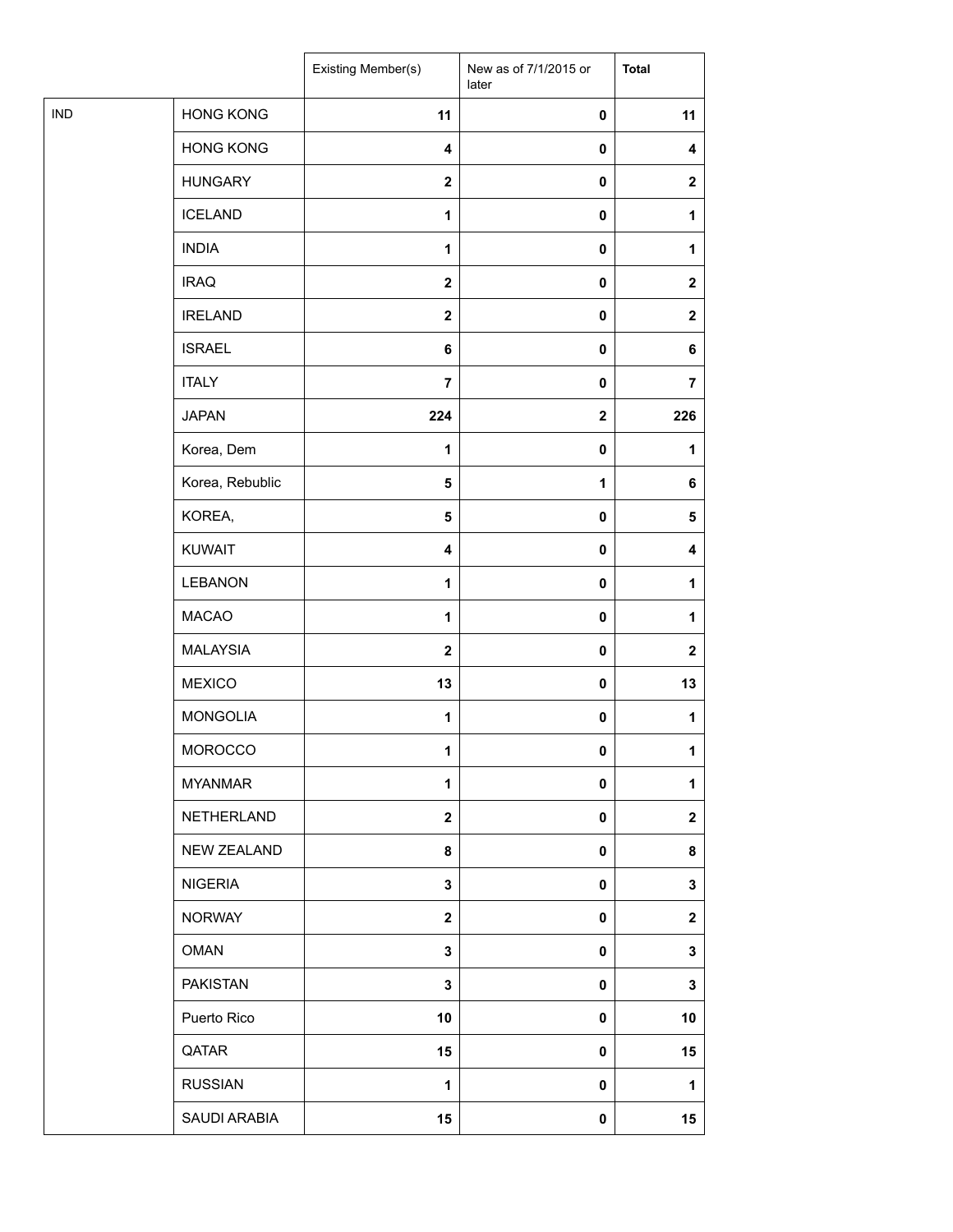|                  |                      | Existing Member(s)      | New as of 7/1/2015 or<br>later | <b>Total</b>     |
|------------------|----------------------|-------------------------|--------------------------------|------------------|
| <b>IND</b>       | <b>SERBIA</b>        | $\mathbf{1}$            | 0                              | $\mathbf{1}$     |
|                  | SINGAPORE            | 3                       | 0                              | 3                |
|                  | SOUTH AFRICA         | $\mathbf{2}$            | 0                              | $\mathbf 2$      |
|                  | SOUTH KOREA          | 12                      | 0                              | 12               |
|                  | <b>SPAIN</b>         | 5                       | 0                              | 5                |
|                  | SWEDEN               | 6                       | 0                              | 6                |
|                  | SWITZERLAND          | $\mathbf{1}$            | 0                              | 1                |
|                  | <b>TAIWAN</b>        | 8                       | 0                              | 8                |
|                  | <b>TAIWAN ROC</b>    | 4                       | 0                              | 4                |
|                  | <b>THAILAND</b>      | $\mathbf{2}$            | 0                              | $\mathbf{2}$     |
|                  | <b>TURKEY</b>        | 3                       | 0                              | 3                |
|                  | <b>UGANDA</b>        | $\mathbf{1}$            | 0                              | 1                |
|                  | UNITED ARAB          | 33                      | 0                              | 33               |
|                  | <b>UNITED</b>        | 12                      | 0                              | 12               |
|                  | <b>United States</b> | 10                      | $\overline{\mathbf{7}}$        | 17               |
|                  | <b>UNITED</b>        | 124                     | 9                              | 133              |
|                  | <b>VIET NAM</b>      | $\mathbf{2}$            | 0                              | $\mathbf 2$      |
|                  | <b>Total</b>         | 4,572                   | 60                             | 4,632            |
| IND <sub>2</sub> | <b>United States</b> | 1,653                   | 5                              | 1,658            |
|                  | <b>AUSTRALIA</b>     | 17                      | $\mathbf 0$                    | 17               |
|                  | <b>AUSTRIA</b>       | $\overline{\mathbf{2}}$ | 0                              | $\boldsymbol{2}$ |
|                  | <b>BAHRAIN</b>       | 3                       | 0                              | 3                |
|                  | <b>BENIN</b>         | $\mathbf{1}$            | 0                              | 1                |
|                  | <b>BOLIVIA</b>       | 1                       | 0                              | 1                |
|                  | <b>BRAZIL</b>        | 4                       | 0                              | 4                |
|                  | CANADA               | 99                      | 0                              | 99               |
|                  | CAYMAN               | 1                       | 0                              | 1                |
|                  | <b>CHINA</b>         | 3                       | 0                              | 3                |
|                  | COLOMBIA             | $\mathbf{2}$            | 0                              | $\mathbf 2$      |
|                  | <b>COSTA RICA</b>    | 1                       | 0                              | 1                |
|                  | <b>CYPRUS</b>        | 1                       | 0                              | $\mathbf{1}$     |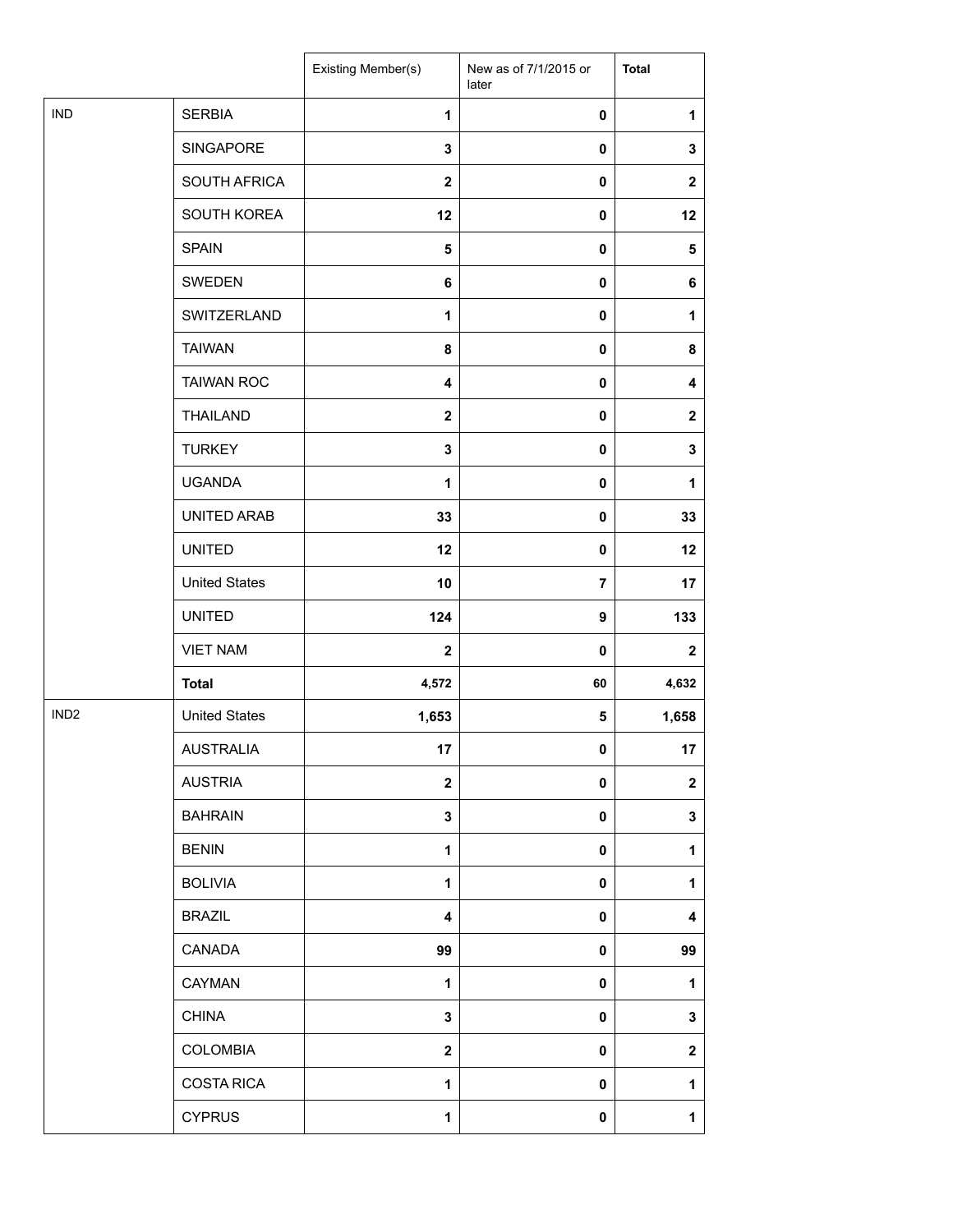| <b>FINLAND</b><br>$\mathbf{1}$<br>$\pmb{0}$<br>1<br><b>FRANCE</b><br>1<br>$\pmb{0}$<br>1<br><b>GERMANY</b><br>$\overline{7}$<br>$\pmb{0}$<br>$\overline{7}$<br><b>GREECE</b><br>$\mathbf{1}$<br>$\pmb{0}$<br>1<br><b>HONG KONG</b><br>${\bf 5}$<br>0<br>5<br><b>HONG KONG</b><br>$\overline{7}$<br>$\pmb{0}$<br>$\overline{7}$<br><b>INDIA</b><br>$\mathbf 3$<br>$\pmb{0}$<br>3<br><b>ITALY</b><br>$\overline{\mathbf{4}}$<br>$\pmb{0}$<br>4<br><b>JAPAN</b><br>93<br>93<br>$\pmb{0}$<br>KAZAKHSTAN<br>1<br>$\pmb{0}$<br>1<br>Korea, Rebublic<br>3<br>$\pmb{0}$<br>$\mathbf 3$<br>KOREA,<br>$\overline{\mathbf{4}}$<br>$\pmb{0}$<br>4<br><b>KUWAIT</b><br>$\pmb{0}$<br>5<br>$\sqrt{5}$<br>Lao People's<br>0<br>1<br>1<br><b>LEBANON</b><br>1<br>$\pmb{0}$<br>1<br><b>MACAO</b><br>$\overline{\mathbf{4}}$<br>$\pmb{0}$<br>4<br><b>MALAYSIA</b><br>$\mathbf 3$<br>$\pmb{0}$<br>3<br><b>MARTINIQUE</b><br>1<br>$\pmb{0}$<br>1<br>NETHERLAND<br>$\mathbf{1}$<br>$\pmb{0}$<br>1<br><b>NEW</b><br>1<br>$\mathbf 0$<br>1<br><b>NEW ZEALAND</b><br>$\boldsymbol{2}$<br>$\pmb{0}$<br>$\mathbf{2}$<br><b>NIGERIA</b><br>$\mathbf{1}$<br>$\pmb{0}$<br>1<br><b>NORWAY</b><br>1<br>$\pmb{0}$<br>1<br><b>OMAN</b><br>$\mathbf{1}$<br>$\pmb{0}$<br>1<br>QATAR<br>15<br>$\pmb{0}$<br>15<br><b>ROMANIA</b><br>1<br>1<br>0<br><b>RUSSIAN</b><br>1<br>$\pmb{0}$<br>1<br>SAUDI ARABIA<br>10<br>10<br>$\pmb{0}$<br>SINGAPORE<br>$\mathbf{2}$<br>$\pmb{0}$<br>$\mathbf{2}$<br><b>SLOVAKIA</b><br>$\mathbf 2$<br>$\pmb{0}$<br>$\mathbf{2}$<br>SOUTH KOREA<br>6<br>$\pmb{0}$<br>6 |                  | Existing Member(s) | New as of 7/1/2015 or<br>later | <b>Total</b> |
|------------------------------------------------------------------------------------------------------------------------------------------------------------------------------------------------------------------------------------------------------------------------------------------------------------------------------------------------------------------------------------------------------------------------------------------------------------------------------------------------------------------------------------------------------------------------------------------------------------------------------------------------------------------------------------------------------------------------------------------------------------------------------------------------------------------------------------------------------------------------------------------------------------------------------------------------------------------------------------------------------------------------------------------------------------------------------------------------------------------------------------------------------------------------------------------------------------------------------------------------------------------------------------------------------------------------------------------------------------------------------------------------------------------------------------------------------------------------------------------------------------------------------------------------------------|------------------|--------------------|--------------------------------|--------------|
|                                                                                                                                                                                                                                                                                                                                                                                                                                                                                                                                                                                                                                                                                                                                                                                                                                                                                                                                                                                                                                                                                                                                                                                                                                                                                                                                                                                                                                                                                                                                                            | IND <sub>2</sub> |                    |                                |              |
|                                                                                                                                                                                                                                                                                                                                                                                                                                                                                                                                                                                                                                                                                                                                                                                                                                                                                                                                                                                                                                                                                                                                                                                                                                                                                                                                                                                                                                                                                                                                                            |                  |                    |                                |              |
|                                                                                                                                                                                                                                                                                                                                                                                                                                                                                                                                                                                                                                                                                                                                                                                                                                                                                                                                                                                                                                                                                                                                                                                                                                                                                                                                                                                                                                                                                                                                                            |                  |                    |                                |              |
|                                                                                                                                                                                                                                                                                                                                                                                                                                                                                                                                                                                                                                                                                                                                                                                                                                                                                                                                                                                                                                                                                                                                                                                                                                                                                                                                                                                                                                                                                                                                                            |                  |                    |                                |              |
|                                                                                                                                                                                                                                                                                                                                                                                                                                                                                                                                                                                                                                                                                                                                                                                                                                                                                                                                                                                                                                                                                                                                                                                                                                                                                                                                                                                                                                                                                                                                                            |                  |                    |                                |              |
|                                                                                                                                                                                                                                                                                                                                                                                                                                                                                                                                                                                                                                                                                                                                                                                                                                                                                                                                                                                                                                                                                                                                                                                                                                                                                                                                                                                                                                                                                                                                                            |                  |                    |                                |              |
|                                                                                                                                                                                                                                                                                                                                                                                                                                                                                                                                                                                                                                                                                                                                                                                                                                                                                                                                                                                                                                                                                                                                                                                                                                                                                                                                                                                                                                                                                                                                                            |                  |                    |                                |              |
|                                                                                                                                                                                                                                                                                                                                                                                                                                                                                                                                                                                                                                                                                                                                                                                                                                                                                                                                                                                                                                                                                                                                                                                                                                                                                                                                                                                                                                                                                                                                                            |                  |                    |                                |              |
|                                                                                                                                                                                                                                                                                                                                                                                                                                                                                                                                                                                                                                                                                                                                                                                                                                                                                                                                                                                                                                                                                                                                                                                                                                                                                                                                                                                                                                                                                                                                                            |                  |                    |                                |              |
|                                                                                                                                                                                                                                                                                                                                                                                                                                                                                                                                                                                                                                                                                                                                                                                                                                                                                                                                                                                                                                                                                                                                                                                                                                                                                                                                                                                                                                                                                                                                                            |                  |                    |                                |              |
|                                                                                                                                                                                                                                                                                                                                                                                                                                                                                                                                                                                                                                                                                                                                                                                                                                                                                                                                                                                                                                                                                                                                                                                                                                                                                                                                                                                                                                                                                                                                                            |                  |                    |                                |              |
|                                                                                                                                                                                                                                                                                                                                                                                                                                                                                                                                                                                                                                                                                                                                                                                                                                                                                                                                                                                                                                                                                                                                                                                                                                                                                                                                                                                                                                                                                                                                                            |                  |                    |                                |              |
|                                                                                                                                                                                                                                                                                                                                                                                                                                                                                                                                                                                                                                                                                                                                                                                                                                                                                                                                                                                                                                                                                                                                                                                                                                                                                                                                                                                                                                                                                                                                                            |                  |                    |                                |              |
|                                                                                                                                                                                                                                                                                                                                                                                                                                                                                                                                                                                                                                                                                                                                                                                                                                                                                                                                                                                                                                                                                                                                                                                                                                                                                                                                                                                                                                                                                                                                                            |                  |                    |                                |              |
|                                                                                                                                                                                                                                                                                                                                                                                                                                                                                                                                                                                                                                                                                                                                                                                                                                                                                                                                                                                                                                                                                                                                                                                                                                                                                                                                                                                                                                                                                                                                                            |                  |                    |                                |              |
|                                                                                                                                                                                                                                                                                                                                                                                                                                                                                                                                                                                                                                                                                                                                                                                                                                                                                                                                                                                                                                                                                                                                                                                                                                                                                                                                                                                                                                                                                                                                                            |                  |                    |                                |              |
|                                                                                                                                                                                                                                                                                                                                                                                                                                                                                                                                                                                                                                                                                                                                                                                                                                                                                                                                                                                                                                                                                                                                                                                                                                                                                                                                                                                                                                                                                                                                                            |                  |                    |                                |              |
|                                                                                                                                                                                                                                                                                                                                                                                                                                                                                                                                                                                                                                                                                                                                                                                                                                                                                                                                                                                                                                                                                                                                                                                                                                                                                                                                                                                                                                                                                                                                                            |                  |                    |                                |              |
|                                                                                                                                                                                                                                                                                                                                                                                                                                                                                                                                                                                                                                                                                                                                                                                                                                                                                                                                                                                                                                                                                                                                                                                                                                                                                                                                                                                                                                                                                                                                                            |                  |                    |                                |              |
|                                                                                                                                                                                                                                                                                                                                                                                                                                                                                                                                                                                                                                                                                                                                                                                                                                                                                                                                                                                                                                                                                                                                                                                                                                                                                                                                                                                                                                                                                                                                                            |                  |                    |                                |              |
|                                                                                                                                                                                                                                                                                                                                                                                                                                                                                                                                                                                                                                                                                                                                                                                                                                                                                                                                                                                                                                                                                                                                                                                                                                                                                                                                                                                                                                                                                                                                                            |                  |                    |                                |              |
|                                                                                                                                                                                                                                                                                                                                                                                                                                                                                                                                                                                                                                                                                                                                                                                                                                                                                                                                                                                                                                                                                                                                                                                                                                                                                                                                                                                                                                                                                                                                                            |                  |                    |                                |              |
|                                                                                                                                                                                                                                                                                                                                                                                                                                                                                                                                                                                                                                                                                                                                                                                                                                                                                                                                                                                                                                                                                                                                                                                                                                                                                                                                                                                                                                                                                                                                                            |                  |                    |                                |              |
|                                                                                                                                                                                                                                                                                                                                                                                                                                                                                                                                                                                                                                                                                                                                                                                                                                                                                                                                                                                                                                                                                                                                                                                                                                                                                                                                                                                                                                                                                                                                                            |                  |                    |                                |              |
|                                                                                                                                                                                                                                                                                                                                                                                                                                                                                                                                                                                                                                                                                                                                                                                                                                                                                                                                                                                                                                                                                                                                                                                                                                                                                                                                                                                                                                                                                                                                                            |                  |                    |                                |              |
|                                                                                                                                                                                                                                                                                                                                                                                                                                                                                                                                                                                                                                                                                                                                                                                                                                                                                                                                                                                                                                                                                                                                                                                                                                                                                                                                                                                                                                                                                                                                                            |                  |                    |                                |              |
|                                                                                                                                                                                                                                                                                                                                                                                                                                                                                                                                                                                                                                                                                                                                                                                                                                                                                                                                                                                                                                                                                                                                                                                                                                                                                                                                                                                                                                                                                                                                                            |                  |                    |                                |              |
|                                                                                                                                                                                                                                                                                                                                                                                                                                                                                                                                                                                                                                                                                                                                                                                                                                                                                                                                                                                                                                                                                                                                                                                                                                                                                                                                                                                                                                                                                                                                                            |                  |                    |                                |              |
|                                                                                                                                                                                                                                                                                                                                                                                                                                                                                                                                                                                                                                                                                                                                                                                                                                                                                                                                                                                                                                                                                                                                                                                                                                                                                                                                                                                                                                                                                                                                                            |                  |                    |                                |              |
|                                                                                                                                                                                                                                                                                                                                                                                                                                                                                                                                                                                                                                                                                                                                                                                                                                                                                                                                                                                                                                                                                                                                                                                                                                                                                                                                                                                                                                                                                                                                                            |                  |                    |                                |              |
|                                                                                                                                                                                                                                                                                                                                                                                                                                                                                                                                                                                                                                                                                                                                                                                                                                                                                                                                                                                                                                                                                                                                                                                                                                                                                                                                                                                                                                                                                                                                                            |                  |                    |                                |              |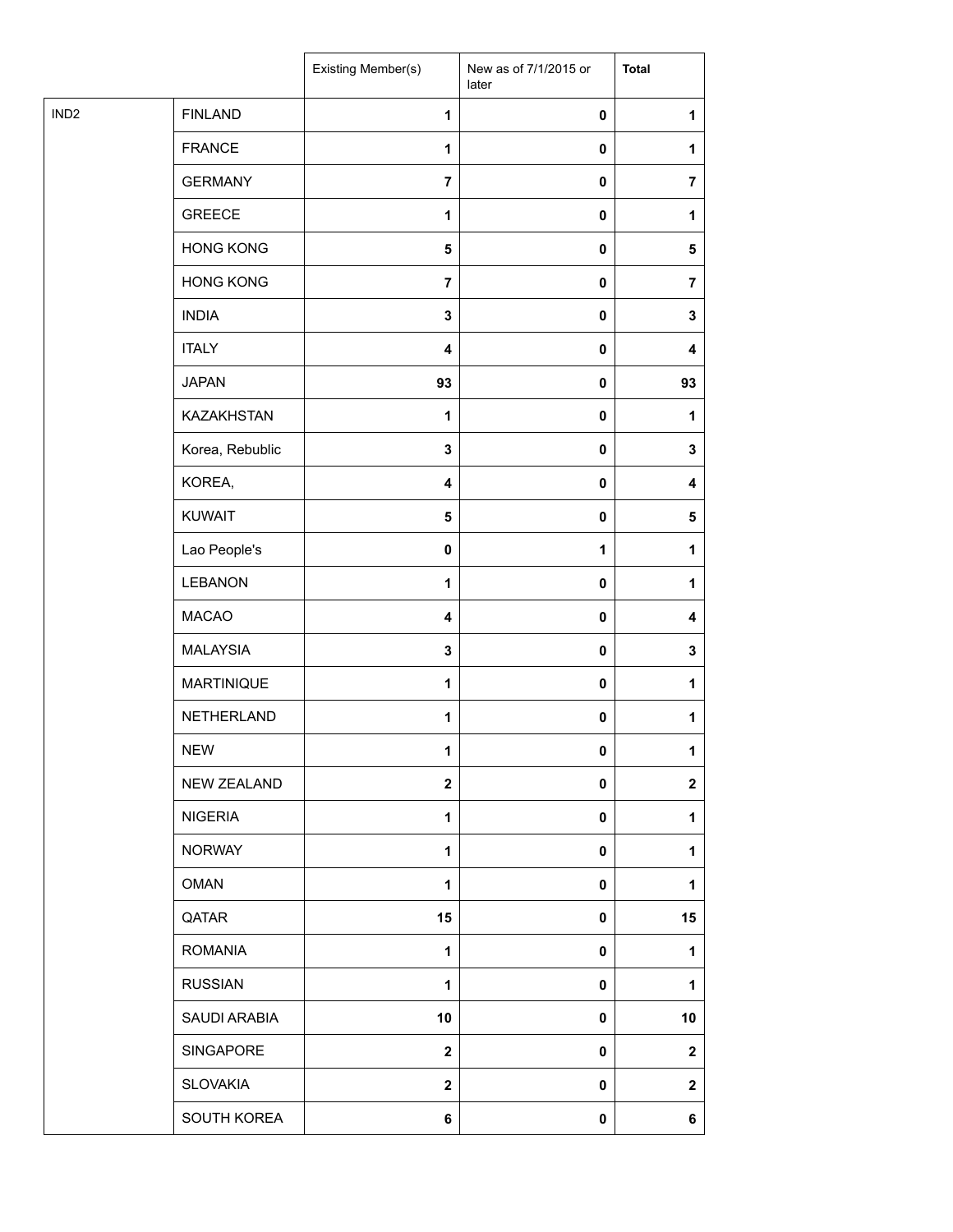|                  |                      | Existing Member(s)      | New as of 7/1/2015 or<br>later | <b>Total</b>     |
|------------------|----------------------|-------------------------|--------------------------------|------------------|
| IND <sub>2</sub> | <b>SPAIN</b>         | $\overline{2}$          | $\mathbf 0$                    | $\boldsymbol{2}$ |
|                  | SWITZERLAND          | $\mathbf 2$             | 0                              | $\mathbf{2}$     |
|                  | <b>TAIWAN</b>        | 6                       | $\pmb{0}$                      | 6                |
|                  | <b>TAIWAN ROC</b>    | 1                       | 0                              | 1                |
|                  | <b>THAILAND</b>      | $\mathbf 2$             | 0                              | $\mathbf{2}$     |
|                  | <b>TRINIDAD AND</b>  | $\mathbf{1}$            | 0                              | $\mathbf{1}$     |
|                  | <b>TURKEY</b>        | $\mathbf{2}$            | $\mathbf 0$                    | $\mathbf{2}$     |
|                  | <b>UKRAINE</b>       | $\mathbf{1}$            | 0                              | $\mathbf{1}$     |
|                  | UNITED ARAB          | 11                      | 0                              | 11               |
|                  | <b>UNITED</b>        | 8                       | 0                              | 8                |
|                  | <b>UNITED</b>        | 48                      | $\mathbf 3$                    | 51               |
|                  | <b>URUGUAY</b>       | $\overline{\mathbf{2}}$ | $\pmb{0}$                      | $\mathbf{2}$     |
|                  | VENEZUELA            | $\mathbf{1}$            | 0                              | 1                |
|                  | <b>Total</b>         | 2,063                   | 9                              | 2,072            |
| LIF              | <b>United States</b> | 41                      | 0                              | 41               |
|                  | <b>AUSTRALIA</b>     | 1                       | 0                              | $\mathbf{1}$     |
|                  | CANADA               | $\mathbf 2$             | $\pmb{0}$                      | $\boldsymbol{2}$ |
|                  | <b>EGYPT</b>         | 1                       | 0                              | 1                |
|                  | <b>ISRAEL</b>        | $\mathbf{1}$            | 0                              | $\mathbf{1}$     |
|                  | <b>JAPAN</b>         | 1                       | 0                              | $\mathbf 1$      |
|                  | UNITED ARAB          | 1                       | $\pmb{0}$                      | $\mathbf 1$      |
|                  | <b>UNITED</b>        | $\mathbf 2$             | 0                              | $\mathbf 2$      |
|                  | <b>UNITED</b>        | $\mathbf{1}$            | $\pmb{0}$                      | $\mathbf{1}$     |
|                  | <b>Total</b>         | 51                      | 0                              | 51               |
| NT               | <b>United States</b> | 452                     | 12                             | 464              |
|                  | <b>AUSTRALIA</b>     | 4                       | $\pmb{0}$                      | 4                |
|                  | CANADA               | 28                      | $\pmb{0}$                      | 28               |
|                  | <b>CHINA</b>         | 1                       | 1                              | $\mathbf 2$      |
|                  | <b>ECUADOR</b>       | $\mathbf{1}$            | 0                              | $\mathbf{1}$     |
|                  | GREECE               | 1                       | 0                              | $\mathbf{1}$     |
|                  | <b>GUAM</b>          | $\mathbf{1}$            | 0                              | $\mathbf 1$      |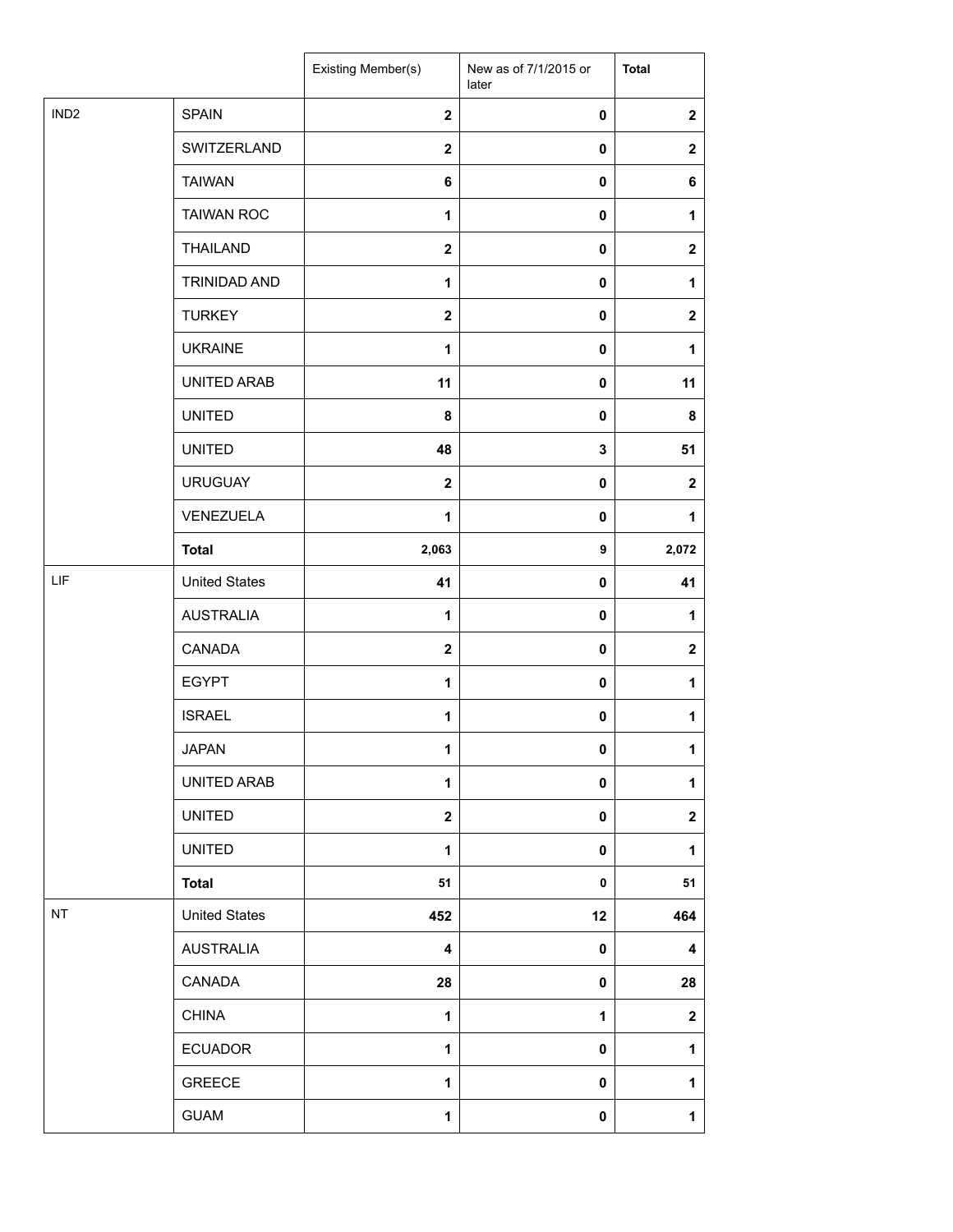|                 |                      | Existing Member(s)      | New as of 7/1/2015 or<br>later | <b>Total</b>            |
|-----------------|----------------------|-------------------------|--------------------------------|-------------------------|
| NT              | <b>HONG KONG</b>     | $\mathbf{1}$            | 0                              | 1                       |
|                 | <b>ISRAEL</b>        | 1                       | 0                              | 1                       |
|                 | <b>ITALY</b>         | 1                       | 0                              | 1                       |
|                 | <b>JAPAN</b>         | 13                      | $\mathbf 0$                    | 13                      |
|                 | KOREA,               | 1                       | $\mathbf 0$                    | 1                       |
|                 | <b>MALAYSIA</b>      | 1                       | 0                              | 1                       |
|                 | <b>MARTINIQUE</b>    | 1                       | 0                              | 1                       |
|                 | NEW ZEALAND          | 1                       | 0                              | 1                       |
|                 | PERU                 | $\mathbf{2}$            | 0                              | $\boldsymbol{2}$        |
|                 | Puerto Rico          | 1                       | 0                              | 1                       |
|                 | QATAR                | $\mathbf{2}$            | 0                              | $\mathbf 2$             |
|                 | <b>RUSSIA</b>        | 1                       | $\pmb{0}$                      | 1                       |
|                 | SAUDI ARABIA         | 5                       | 0                              | 5                       |
|                 | <b>SLOVAKIA</b>      | 1                       | 0                              | 1                       |
|                 | SOUTH KOREA          | $\mathbf 2$             | 0                              | $\overline{\mathbf{2}}$ |
|                 | <b>SPAIN</b>         | $\mathbf{1}$            | 0                              | 1                       |
|                 | SWEDEN               | 1                       | $\mathbf 0$                    | 1                       |
|                 | <b>THAILAND</b>      | $\mathbf{1}$            | $\pmb{0}$                      | 1                       |
|                 | <b>TURKEY</b>        | 1                       | 0                              | 1                       |
|                 | <b>UNITED</b>        | 4                       | 0                              | 4                       |
|                 | <b>United States</b> | 1                       | $\pmb{0}$                      | 1                       |
|                 | <b>UNITED</b>        | 32                      | $\overline{7}$                 | 39                      |
|                 | <b>Total</b>         | 563                     | ${\bf 20}$                     | 583                     |
| NT <sub>2</sub> | <b>United States</b> | 349                     | $\mathbf{2}$                   | 351                     |
|                 | <b>AUSTRALIA</b>     | 5                       | 0                              | 5                       |
|                 | CANADA               | $\overline{7}$          | 0                              | $\overline{7}$          |
|                 | <b>CHINA</b>         | $\mathbf{1}$            | $\pmb{0}$                      | 1                       |
|                 | <b>GERMANY</b>       | 1                       | 0                              | 1                       |
|                 | <b>HONG KONG</b>     | $\overline{\mathbf{2}}$ | $\pmb{0}$                      | $\mathbf{2}$            |
|                 | <b>HONG KONG</b>     | 1                       | 0                              | $\mathbf{1}$            |
|                 | <b>ITALY</b>         | 1                       | 0                              | $\mathbf{1}$            |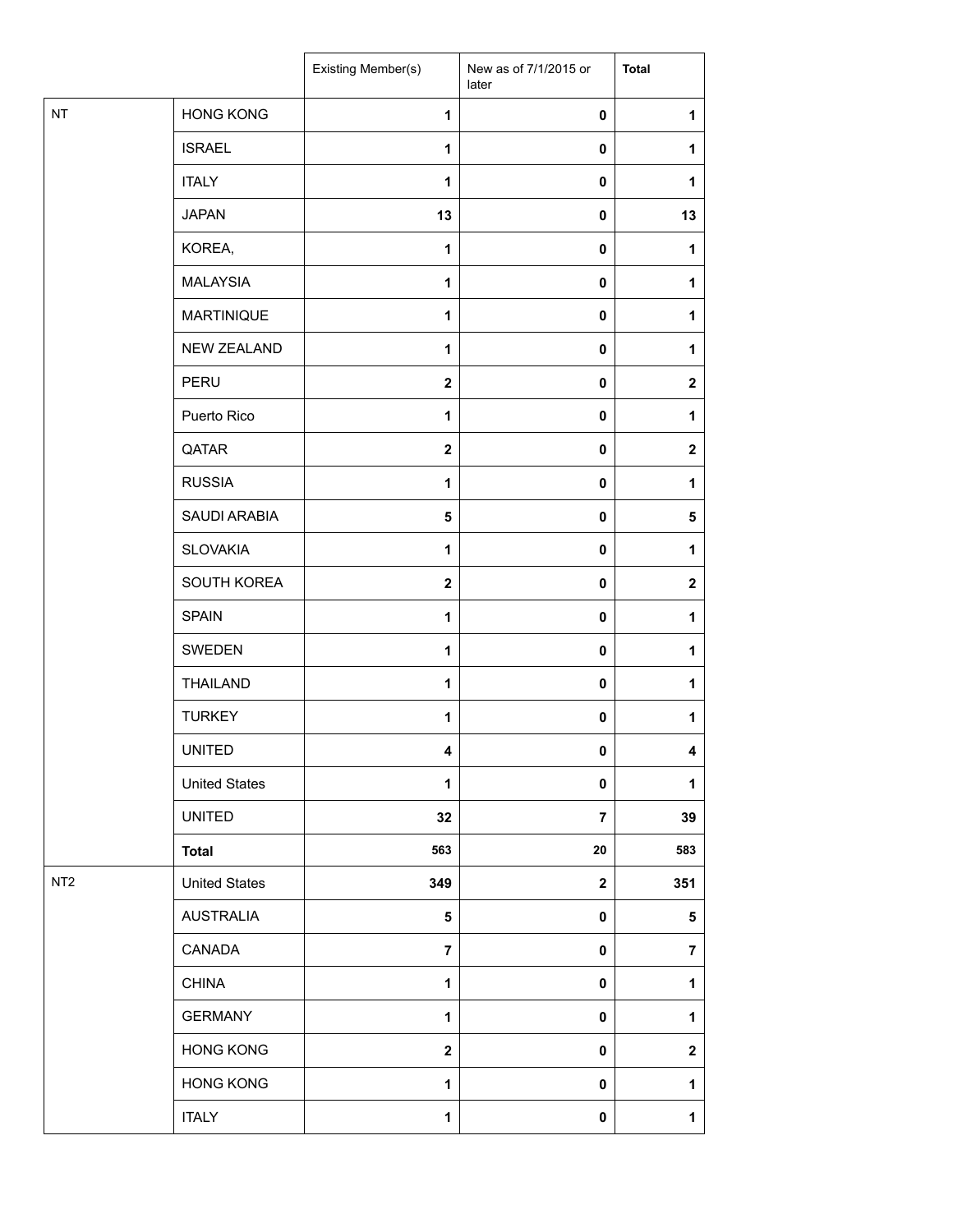|                 |                      | <b>Existing Member(s)</b> | New as of 7/1/2015 or<br>later | <b>Total</b>            |
|-----------------|----------------------|---------------------------|--------------------------------|-------------------------|
| NT <sub>2</sub> | <b>JAPAN</b>         | $\boldsymbol{9}$          | $\pmb{0}$                      | $\boldsymbol{9}$        |
|                 | KOREA,               | $\overline{\mathbf{2}}$   | $\pmb{0}$                      | $\boldsymbol{2}$        |
|                 | <b>KUWAIT</b>        | $\mathbf{1}$              | $\pmb{0}$                      | 1                       |
|                 | <b>MACAO</b>         | $\mathbf{1}$              | $\pmb{0}$                      | 1                       |
|                 | SAUDI ARABIA         | $\mathbf{1}$              | $\pmb{0}$                      | 1                       |
|                 | SOUTH KOREA          | $\mathbf{1}$              | $\mathbf 0$                    | 1                       |
|                 | SWITZERLAND          | 1                         | $\mathbf 0$                    | 1                       |
|                 | <b>TAIWAN</b>        | $\mathbf 2$               | $\pmb{0}$                      | $\mathbf{2}$            |
|                 | <b>UNITED</b>        | 10                        | $\mathbf{2}$                   | 12                      |
|                 | <b>Total</b>         | 395                       | $\overline{\mathbf{4}}$        | 399                     |
| <b>PTR</b>      | <b>United States</b> | 356                       | $\overline{7}$                 | 363                     |
|                 | <b>AUSTRALIA</b>     | $\mathbf 3$               | $\pmb{0}$                      | $\mathbf 3$             |
|                 | <b>BRAZIL</b>        | $\overline{\mathbf{4}}$   | $\pmb{0}$                      | 4                       |
|                 | CANADA               | 25                        | $\pmb{0}$                      | 25                      |
|                 | CAYMAN               | 1                         | $\pmb{0}$                      | 1                       |
|                 | <b>CHILE</b>         | 1                         | $\pmb{0}$                      | 1                       |
|                 | <b>CHINA</b>         | $\overline{\mathbf{4}}$   | $\mathbf 0$                    | 4                       |
|                 | <b>CZECH</b>         | $\mathbf{2}$              | $\pmb{0}$                      | $\boldsymbol{2}$        |
|                 | <b>DOMINICAN</b>     | 1                         | $\pmb{0}$                      | 1                       |
|                 | <b>ECUADOR</b>       | $\bf 7$                   | $\pmb{0}$                      | $\overline{\mathbf{7}}$ |
|                 | <b>GEORGIA</b>       | $\mathbf{1}$              | $\pmb{0}$                      | 1                       |
|                 | <b>GERMANY</b>       | $\overline{\mathbf{2}}$   | $\pmb{0}$                      | $\mathbf{2}$            |
|                 | <b>GREECE</b>        | $\mathbf{1}$              | 0                              | 1                       |
|                 | <b>INDONESIA</b>     | $\mathbf{1}$              | $\mathbf 0$                    | 1                       |
|                 | <b>IRAQ</b>          | $\mathbf{1}$              | 0                              | 1                       |
|                 | <b>ISRAEL</b>        | $\mathbf{1}$              | $\mathbf 0$                    | 1                       |
|                 | <b>JAPAN</b>         | 8                         | $\pmb{0}$                      | 8                       |
|                 | <b>MEXICO</b>        | $\mathbf{2}$              | $\mathbf 0$                    | $\mathbf{2}$            |
|                 | <b>NEPAL</b>         | $\mathbf{1}$              | $\mathbf 0$                    | 1                       |
|                 | <b>NEW ZEALAND</b>   | $\mathbf{1}$              | 0                              | 1                       |
|                 | <b>NIGERIA</b>       | 1                         | $\pmb{0}$                      | 1                       |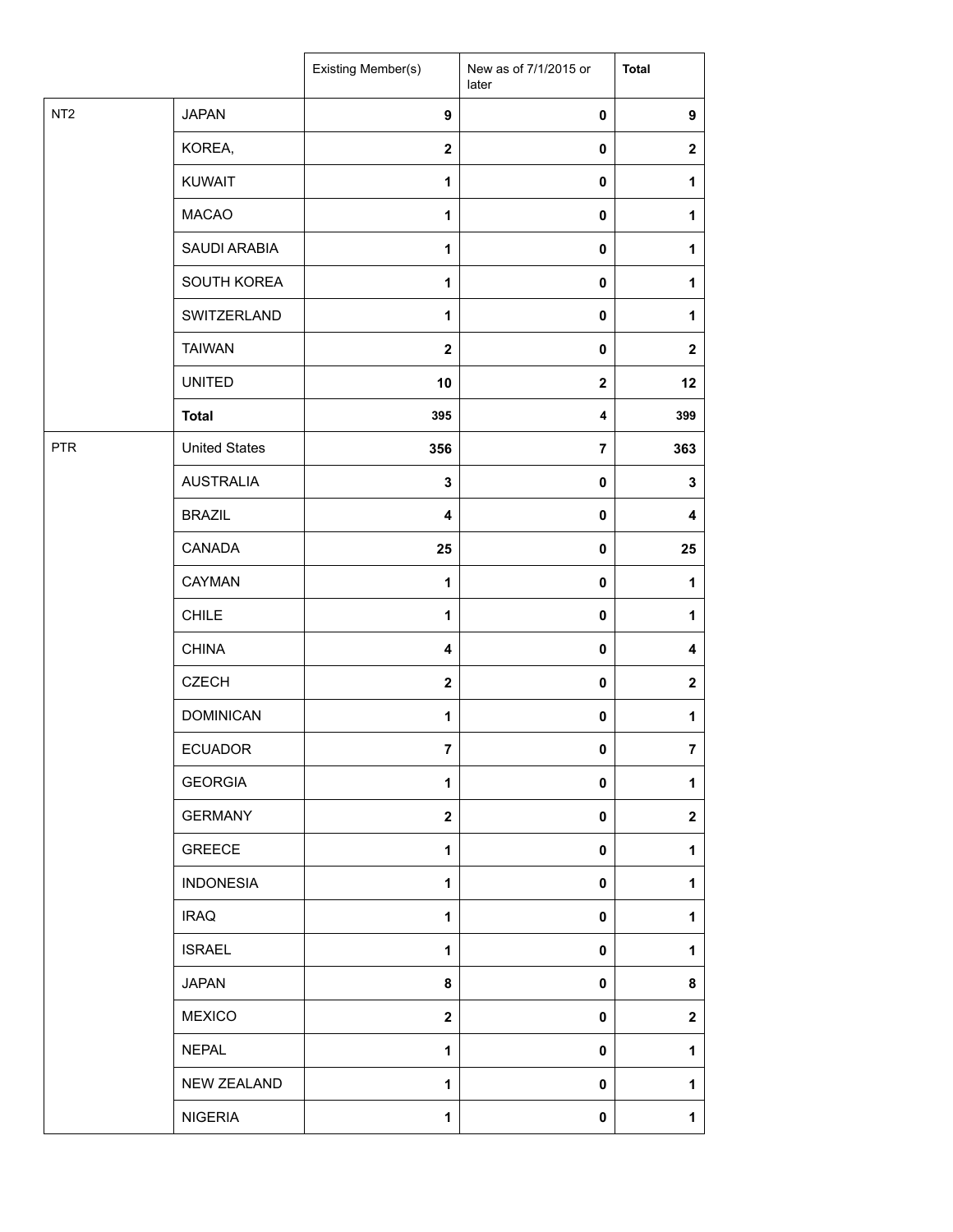|                  |                      | Existing Member(s)      | New as of 7/1/2015 or<br>later | <b>Total</b>     |
|------------------|----------------------|-------------------------|--------------------------------|------------------|
| <b>PTR</b>       | <b>NORTHERN</b>      | 1                       | 0                              | $\mathbf{1}$     |
|                  | <b>OMAN</b>          | 1                       | 0                              | 1                |
|                  | <b>PAKISTAN</b>      | 1                       | 0                              | 1                |
|                  | <b>PANAMA</b>        | 1                       | 0                              | 1                |
|                  | PERU                 | 1                       | 0                              | 1                |
|                  | <b>PHILIPPINES</b>   | $\mathbf 3$             | 0                              | $\mathbf 3$      |
|                  | Puerto Rico          | $\overline{\mathbf{4}}$ | 0                              | 4                |
|                  | QATAR                | 1                       | 0                              | 1                |
|                  | <b>SLOVENIA</b>      | 1                       | 0                              | 1                |
|                  | SOUTH AFRICA         | 1                       | 0                              | 1                |
|                  | SOUTH KOREA          | 1                       | 0                              | 1                |
|                  | <b>TAIWAN</b>        | 1                       | $\pmb{0}$                      | 1                |
|                  | <b>TAIWAN ROC</b>    | $\mathbf{1}$            | 0                              | 1                |
|                  | TANZANIA,            | 0                       | 1                              | 1                |
|                  | <b>THAILAND</b>      | 1                       | 0                              | 1                |
|                  | <b>TURKEY</b>        | 3                       | 0                              | 3                |
|                  | UNITED ARAB          | $\mathbf{2}$            | $\pmb{0}$                      | $\mathbf 2$      |
|                  | <b>UNITED</b>        | $\mathbf{2}$            | 0                              | $\mathbf 2$      |
|                  | <b>United States</b> | $\boldsymbol{2}$        | 0                              | $\boldsymbol{2}$ |
|                  | <b>UNITED</b>        | 12                      | 0                              | 12               |
|                  | VENEZUELA            | 3                       | 0                              | 3                |
|                  | <b>VIETNAM</b>       | 1                       | 0                              | $\mathbf{1}$     |
|                  | <b>Total</b>         | 468                     | 8                              | 476              |
| PTR <sub>2</sub> | <b>United States</b> | 192                     | 4                              | 196              |
|                  | ARMENIA              | 1                       | 0                              | 1                |
|                  | <b>BRAZIL</b>        | $\mathbf 2$             | 0                              | $\mathbf 2$      |
|                  | CANADA               | 6                       | 0                              | 6                |
|                  | <b>CHILE</b>         | 1                       | 0                              | $\mathbf{1}$     |
|                  | <b>CHINA</b>         | 3                       | 0                              | $\mathbf 3$      |
|                  | COLOMBIA             | 1                       | 0                              | $\mathbf{1}$     |
|                  | <b>CZECH</b>         | $\mathbf{1}$            | $\pmb{0}$                      | $\mathbf{1}$     |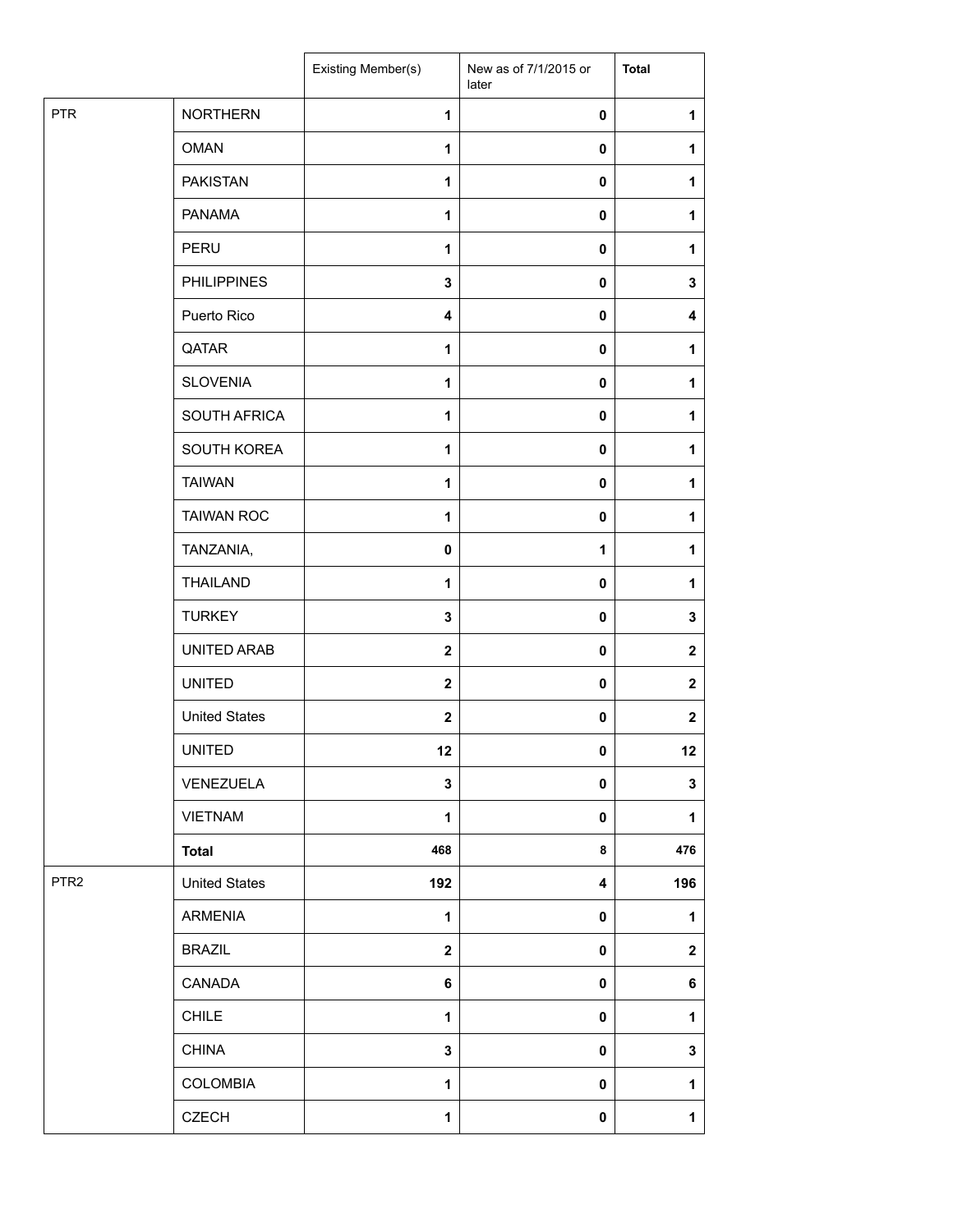|                  |                      | Existing Member(s)      | New as of 7/1/2015 or<br>later | <b>Total</b>            |
|------------------|----------------------|-------------------------|--------------------------------|-------------------------|
| PTR <sub>2</sub> | <b>HONG KONG</b>     | $\mathbf{1}$            | 0                              | 1                       |
|                  | <b>INDONESIA</b>     | $\mathbf 2$             | 0                              | $\mathbf 2$             |
|                  | <b>ISRAEL</b>        | $\mathbf{1}$            | $\pmb{0}$                      | $\mathbf{1}$            |
|                  | <b>ITALY</b>         | 1                       | 0                              | 1                       |
|                  | <b>JAPAN</b>         | 6                       | 0                              | 6                       |
|                  | <b>MACAO</b>         | $\mathbf{1}$            | 0                              | $\mathbf{1}$            |
|                  | <b>MEXICO</b>        | $\mathbf{1}$            | 0                              | $\mathbf{1}$            |
|                  | <b>POLAND</b>        | $\mathbf{1}$            | 0                              | $\mathbf{1}$            |
|                  | QATAR                | 1                       | 0                              | 1                       |
|                  | SAUDI ARABIA         | $\boldsymbol{9}$        | 0                              | $\boldsymbol{9}$        |
|                  | <b>TAIWAN</b>        | 3                       | 0                              | 3                       |
|                  | <b>TURKEY</b>        | 5                       | $\pmb{0}$                      | 5                       |
|                  | UNITED ARAB          | 1                       | 0                              | 1                       |
|                  | <b>UNITED</b>        | 7                       | 1                              | 8                       |
|                  | <b>Total</b>         | 247                     | 5                              | 252                     |
| <b>RET</b>       | <b>United States</b> | 130                     | 0                              | 130                     |
|                  | <b>ARGENTINA</b>     | $\mathbf{1}$            | $\pmb{0}$                      | 1                       |
|                  | <b>BRAZIL</b>        | 1                       | 0                              | 1                       |
|                  | CANADA               | 6                       | 0                              | 6                       |
|                  | COLOMBIA             | 1                       | 0                              | $\mathbf 1$             |
|                  | <b>GERMANY</b>       | 1                       | $\pmb{0}$                      | $\mathbf{1}$            |
|                  | <b>JAPAN</b>         | $\overline{\mathbf{2}}$ | 0                              | $\mathbf 2$             |
|                  | <b>PORTUGAL</b>      | $\mathbf{1}$            | 0                              | $\mathbf{1}$            |
|                  | SRI LANKA            | $\mathbf{1}$            | 0                              | $\mathbf{1}$            |
|                  | <b>UNITED</b>        | $\overline{\mathbf{2}}$ | 0                              | $\overline{\mathbf{2}}$ |
|                  | <b>Total</b>         | 146                     | 0                              | 146                     |
| RET2             | <b>United States</b> | 83                      | 0                              | 83                      |
|                  | <b>AUSTRALIA</b>     | 1                       | 0                              | $\mathbf{1}$            |
|                  | CANADA               | $\mathbf{1}$            | 0                              | $\mathbf{1}$            |
|                  | <b>ISRAEL</b>        | 4                       | 0                              | 4                       |
|                  | <b>ITALY</b>         | 1                       | 0                              | $\mathbf 1$             |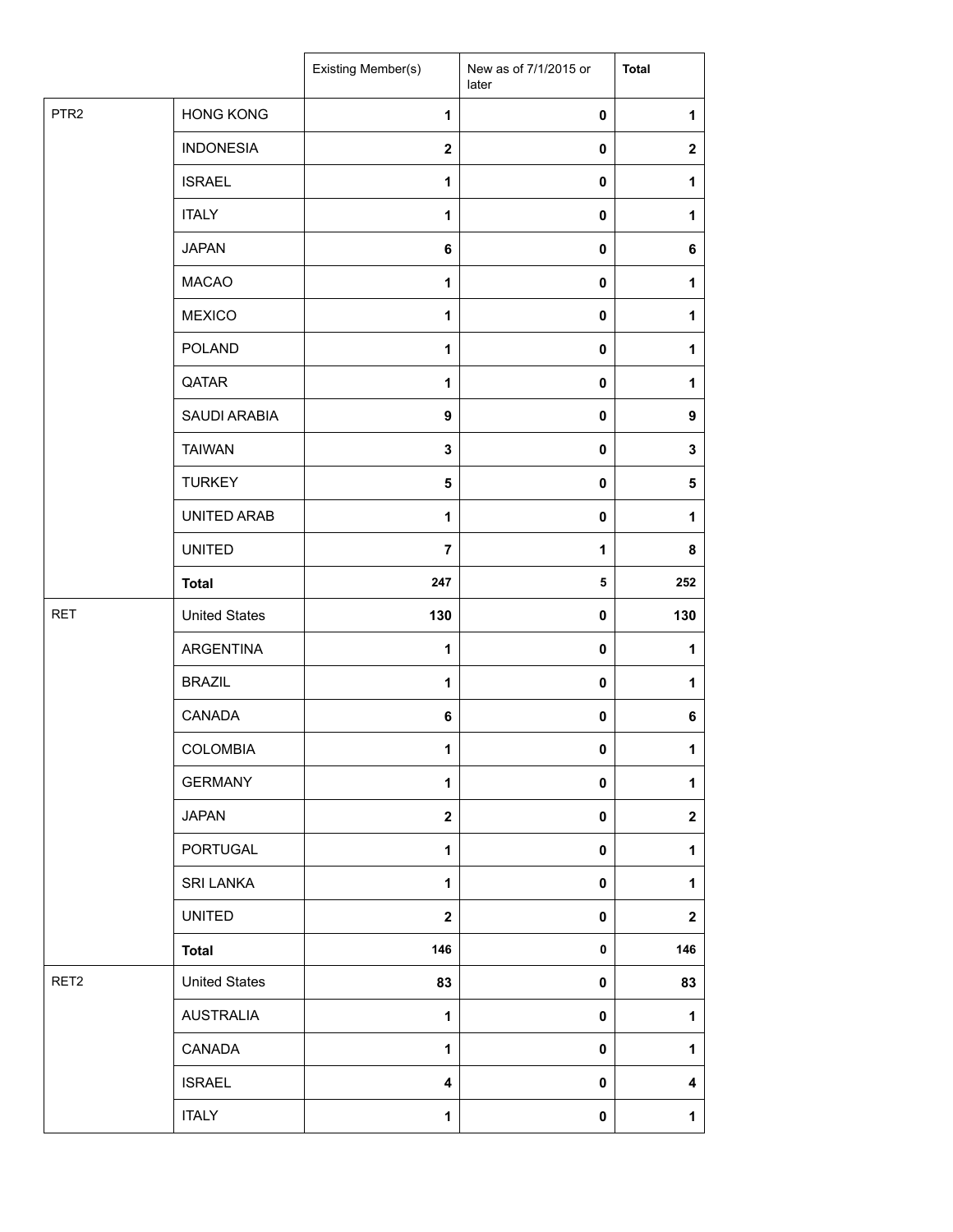|                  |                      | Existing Member(s)      | New as of 7/1/2015 or<br>later | <b>Total</b>            |
|------------------|----------------------|-------------------------|--------------------------------|-------------------------|
| RET <sub>2</sub> | <b>JAPAN</b>         | $\overline{\mathbf{4}}$ | $\mathbf{1}$                   | 5                       |
|                  | <b>SPAIN</b>         | 1                       | $\pmb{0}$                      | 1                       |
|                  | <b>UNITED</b>        | 1                       | 0                              | $\mathbf{1}$            |
|                  | <b>Total</b>         | 96                      | $\mathbf{1}$                   | 97                      |
| STU              | <b>United States</b> | 805                     | 16                             | 821                     |
|                  | <b>AUSTRALIA</b>     | 8                       | $\pmb{0}$                      | 8                       |
|                  | <b>BRAZIL</b>        | 1                       | 0                              | 1                       |
|                  | CAMBODIA             | 1                       | 0                              | 1                       |
|                  | CANADA               | 81                      | 0                              | 81                      |
|                  | <b>CHINA</b>         | $\overline{7}$          | 0                              | $\overline{7}$          |
|                  | <b>COLOMBIA</b>      | 1                       | 0                              | 1                       |
|                  | <b>FRANCE</b>        | $\mathbf{1}$            | $\pmb{0}$                      | 1                       |
|                  | <b>GERMANY</b>       | $\boldsymbol{2}$        | $\pmb{0}$                      | $\mathbf 2$             |
|                  | <b>GUAM</b>          | 1                       | $\pmb{0}$                      | 1                       |
|                  | <b>HONG KONG</b>     | $\mathbf{2}$            | 0                              | $\mathbf{2}$            |
|                  | <b>ITALY</b>         | $\mathbf{1}$            | 0                              | $\mathbf{1}$            |
|                  | <b>JAPAN</b>         | 15                      | 0                              | 15                      |
|                  | Korea, Rebublic      | $\mathbf{1}$            | $\pmb{0}$                      | 1                       |
|                  | <b>NEW ZEALAND</b>   | $\mathbf 2$             | $\pmb{0}$                      | $\mathbf 2$             |
|                  | <b>POLAND</b>        | 1                       | 0                              | 1                       |
|                  | PORTUGAL             | $\mathbf{1}$            | 0                              | $\mathbf{1}$            |
|                  | SAUDI ARABIA         | $\mathbf{1}$            | 0                              | 1                       |
|                  | <b>SLOVENIA</b>      | $\mathbf{1}$            | 0                              | 1                       |
|                  | SOUTH KOREA          | $\overline{\mathbf{4}}$ | 0                              | $\overline{\mathbf{4}}$ |
|                  | <b>SPAIN</b>         | 1                       | 0                              | 1                       |
|                  | THAILAND             | 23                      | 0                              | 23                      |
|                  | <b>TURKEY</b>        | 3                       | 0                              | 3                       |
|                  | UNITED ARAB          | $\mathbf{1}$            | $\mathbf 0$                    | $\mathbf{1}$            |
|                  | <b>UNITED</b>        | 8                       | $\mathbf 0$                    | 8                       |
|                  | <b>United States</b> | 1                       | 0                              | 1                       |
|                  | <b>UNITED</b>        | 30                      | 8                              | 38                      |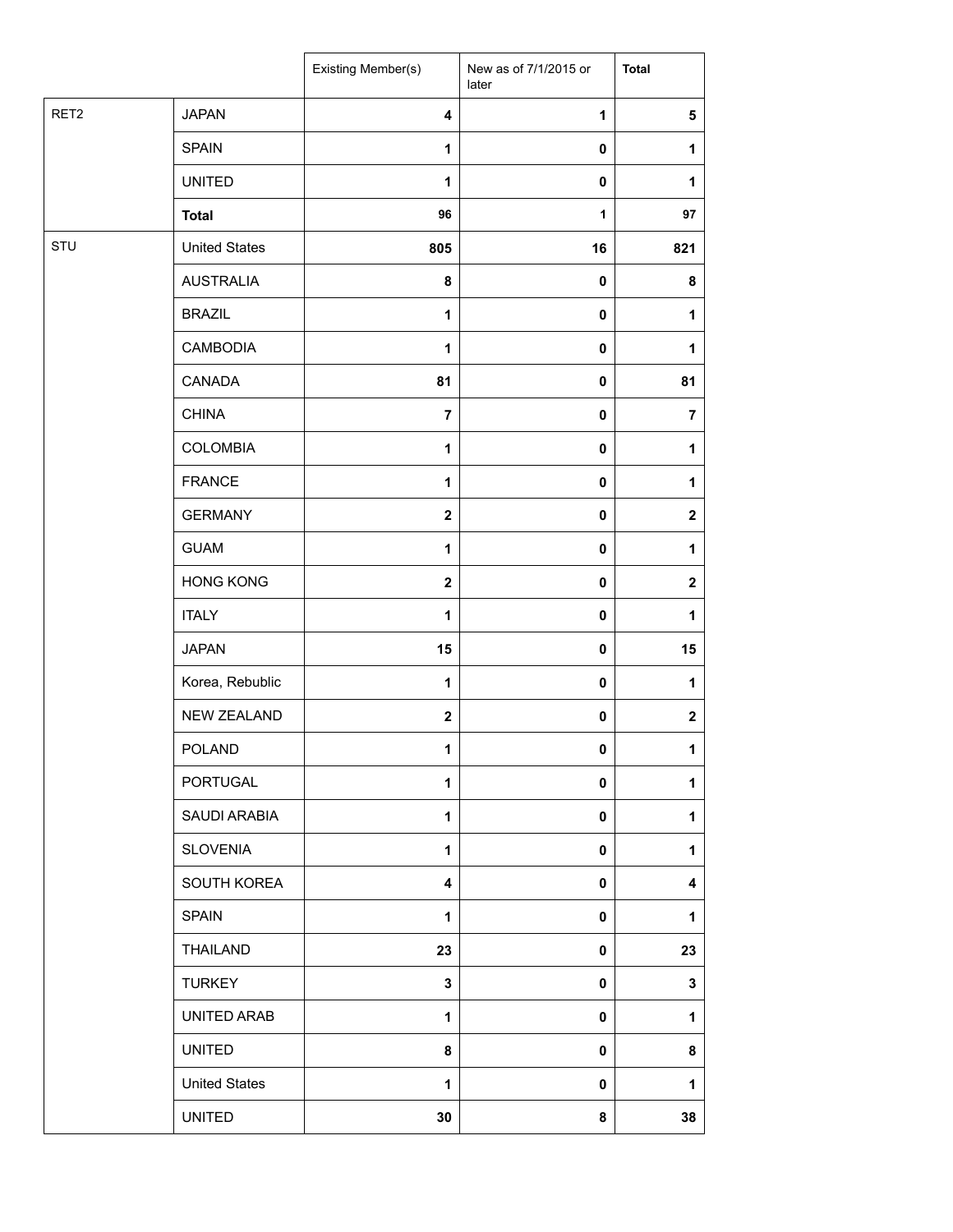|                  |                      | Existing Member(s)      | New as of 7/1/2015 or<br>later | <b>Total</b>     |
|------------------|----------------------|-------------------------|--------------------------------|------------------|
| STU              | <b>UZBEKISTAN</b>    | 1                       | $\mathbf 0$                    | 1                |
|                  | <b>Total</b>         | 1,005                   | 24                             | 1,029            |
| STU <sub>2</sub> | <b>United States</b> | 373                     | 3                              | 376              |
|                  | <b>AUSTRALIA</b>     | 6                       | 0                              | 6                |
|                  | <b>BRAZIL</b>        | $\mathbf{2}$            | $\mathbf 0$                    | $\boldsymbol{2}$ |
|                  | <b>CANADA</b>        | 25                      | 0                              | 25               |
|                  | <b>CHINA</b>         | $\mathbf{1}$            | 0                              | 1                |
|                  | <b>FRANCE</b>        | 1                       | $\mathbf 0$                    | $\mathbf{1}$     |
|                  | <b>HONG KONG</b>     | 1                       | $\mathbf 0$                    | 1                |
|                  | <b>INDONESIA</b>     | 1                       | $\mathbf 0$                    | 1                |
|                  | <b>ISRAEL</b>        | $\overline{\mathbf{2}}$ | $\mathbf 0$                    | $\boldsymbol{2}$ |
|                  | <b>JAPAN</b>         | 8                       | 0                              | 8                |
|                  | KOREA,               | $\mathbf{2}$            | $\mathbf 0$                    | $\boldsymbol{2}$ |
|                  | LEBANON              | 1                       | $\mathbf 0$                    | 1                |
|                  | <b>LIBYAN ARAB</b>   | 1                       | $\mathbf 0$                    | 1                |
|                  | <b>MEXICO</b>        | $\mathbf{3}$            | $\mathbf 0$                    | $\mathbf 3$      |
|                  | <b>NEPAL</b>         | 1                       | $\mathbf 0$                    | $\mathbf{1}$     |
|                  | <b>NEW ZEALAND</b>   | 1                       | 0                              | 1                |
|                  | <b>OMAN</b>          | 1                       | 0                              | 1                |
|                  | Puerto Rico          | 1                       | 0                              | $\mathbf{1}$     |
|                  | SINGAPORE            | $\mathbf{1}$            | $\pmb{0}$                      | $\mathbf{1}$     |
|                  | <b>UNITED</b>        | 5                       | $\pmb{0}$                      | ${\bf 5}$        |
|                  | <b>UNITED</b>        | 15                      | $\pmb{0}$                      | 15               |
|                  | <b>Total</b>         | 452                     | 3                              | 455              |
| <b>Total</b>     |                      | 11,286                  | 186                            | 11,472           |

This report is based on members paid through 7/31/2015 or later.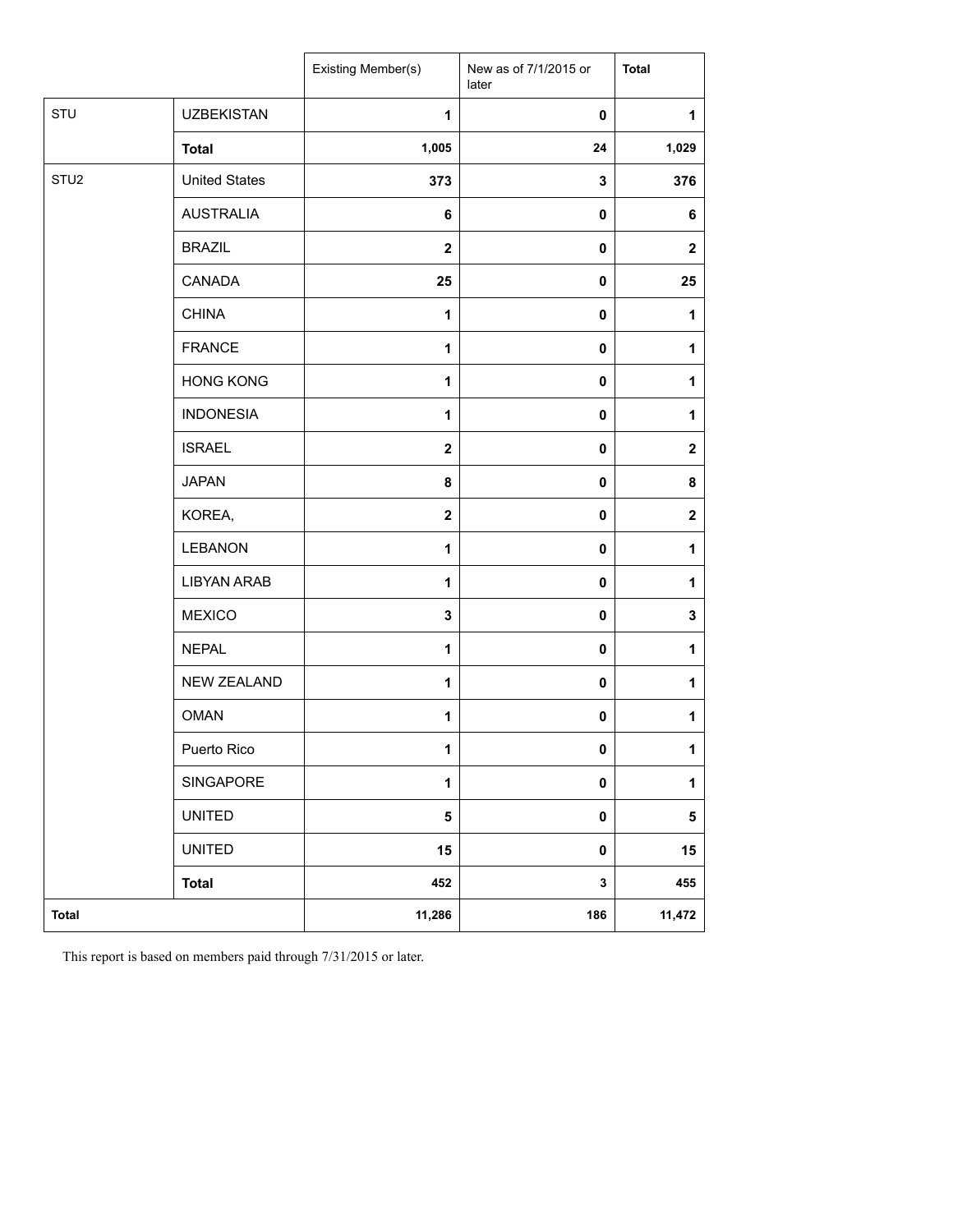| <b>Country/State/Province</b>    |                           | <b>Total</b>         |              |
|----------------------------------|---------------------------|----------------------|--------------|
| <b>AFGHANISTAN</b>               |                           | $\overline{2}$       | 0.0%         |
| <b>ALBANIA</b>                   |                           | $\boldsymbol{9}$     | 0.1%         |
| <b>ALGERIA</b>                   |                           | $\overline{2}$       | 0.0%         |
| <b>ANGOLA</b>                    |                           | $\mathbf{2}$         | 0.0%         |
| <b>ARGENTINA</b>                 |                           | 25                   | 0.2%         |
| <b>ARMENIA</b>                   |                           | $\mathbf{3}$         | 0.0%         |
| <b>AUSTRALIA</b>                 |                           | 72                   | 0.6%         |
| <b>AUSTRIA</b>                   |                           | $\mathbf{2}$         | 0.0%         |
| <b>AZERBAIJAN</b>                |                           | 5                    | 0.0%         |
| <b>BAHRAIN</b>                   |                           | 3                    | 0.0%         |
| <b>BANGLADESH</b>                |                           | 29                   | 0.3%         |
| <b>BARBADOS</b>                  |                           |                      | 0.0%         |
| <b>BELARUS</b>                   |                           | 1                    | 0.0%         |
| <b>BELGIUM</b>                   |                           | $\overline{2}$       | 0.0%         |
| <b>BELIZE</b>                    |                           | $\overline{2}$       | 0.0%         |
| <b>BENIN</b>                     |                           | 1                    | 0.0%         |
| <b>BERMUDA</b>                   |                           | 1                    | 0.0%         |
| <b>BOLIVIA</b>                   |                           | 11                   | 0.1%         |
| <b>BOSNIA AND HERZEGOVINA</b>    |                           |                      | 0.0%         |
| <b>BRAZIL</b>                    |                           | 104                  | 0.9%         |
| <b>BULGARIA</b>                  |                           | $\overline{2}$       | 0.0%         |
| <b>BURKINA FASO</b>              |                           | $\mathbf{3}$         | 0.0%         |
| <b>CAMBODIA</b>                  |                           | 3                    | 0.0%         |
| <b>CAMEROON</b>                  |                           | 3                    | 0.0%         |
| <b>CANADA</b><br><i>CANADA</i>   |                           | $\frac{1}{2}$        |              |
| <i>CANADA</i>                    | Alberta                   | 62                   |              |
| <i>CANADA</i>                    | British Columbia          | 141                  |              |
| <i>CANADA</i>                    | California                | $\frac{1}{2}$        |              |
| <i>CANADA</i>                    | <b>Manitoba</b>           | 18                   |              |
| CANADA                           | Montana                   | $\overline{I}$       |              |
|                                  | New Brunswick             | 15                   |              |
| <i>CANADA</i>                    | Newfoundland and Labrador |                      |              |
| CANADA                           | . 1                       | $18$                 |              |
| <i>CANADA</i>                    | Nova Scotia               | $\overline{I}$       |              |
| CANADA                           | Ohio                      | 315                  |              |
| <b>CANADA</b>                    | Ontario                   | $38\,$               |              |
| <b>CANADA</b>                    | Quebec                    |                      |              |
| <i>CANADA</i>                    | Saskatchewan              | 34                   |              |
| CANADA                           | Yukon Territory           | $\boldsymbol{l}$     |              |
| <b>CANADA</b>                    |                           | 657                  | 5.7%<br>0.0% |
| <b>CAYMAN ISLANDS</b>            |                           | $\overline{2}$<br>12 | 0.1%         |
| <b>CHILE</b><br><b>CHINA</b>     |                           | 223                  | 1.9%         |
| <b>COLOMBIA</b>                  |                           | 31                   | 0.3%         |
| <b>Congo, The Dem Rep Of The</b> |                           | 1                    | 0.0%         |
| <b>COSTA RICA</b>                |                           | 19                   | 0.2%         |
| <b>CROATIA</b>                   |                           | 3                    | 0.0%         |
| <b>CUBA</b>                      |                           | 1                    | 0.0%         |
| <b>CYPRUS</b>                    |                           | $\overline{2}$       | 0.0%         |
| <b>CZECH REPUBLIC</b>            |                           | 5                    | 0.0%         |
| <b>DENMARK</b>                   |                           | $\overline{2}$       | 0.0%         |
| <b>DOMINICAN REPUBLIC</b>        |                           | 12                   | 0.1%         |
| <b>ECUADOR</b>                   |                           | 91                   | 0.8%         |
| <b>EGYPT</b>                     |                           | 24                   | 0.2%         |
| <b>FINLAND</b>                   |                           | $\overline{2}$       | 0.0%         |
| <b>FRANCE</b>                    |                           | $7\phantom{.0}$      | 0.1%         |
| <b>GABON</b>                     |                           | 1                    | 0.0%         |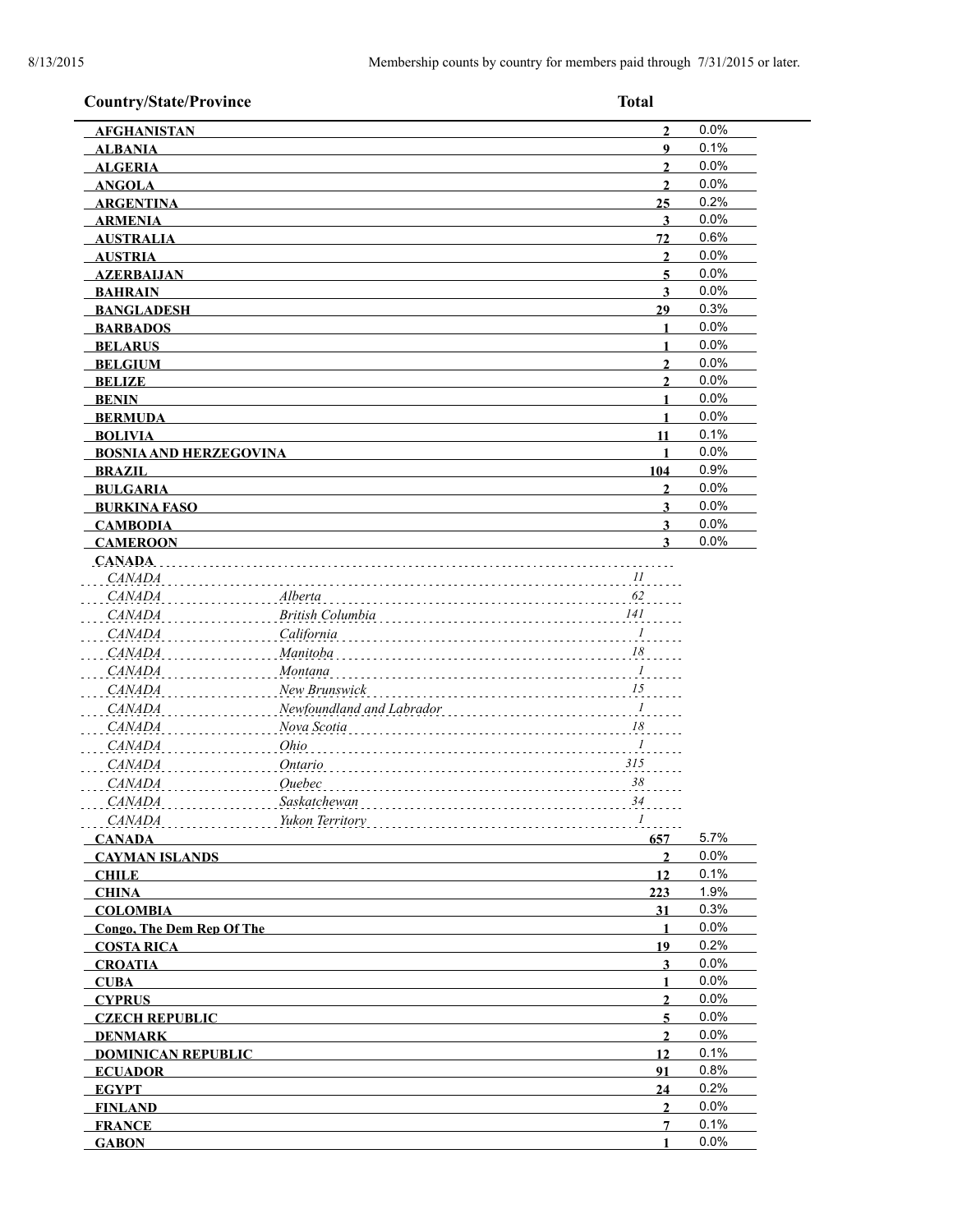| <b>GEORGIA</b>                             | 7                       | 0.1%         |
|--------------------------------------------|-------------------------|--------------|
| <b>GERMANY</b>                             | 20                      | 0.2%         |
| <b>GHANA</b>                               | 1                       | 0.0%         |
| <b>GREECE</b>                              | 7                       | 0.1%         |
| <b>GRENADA</b>                             | $\overline{\mathbf{3}}$ | 0.0%         |
| <b>GUAM</b>                                | $\overline{2}$          | 0.0%         |
| <b>GUATEMALA</b>                           | 9                       | 0.1%         |
| <b>HAITI</b>                               | 18                      | 0.2%         |
| <b>HONDURAS</b>                            | 3                       | 0.0%         |
| <b>HONG KONG</b>                           | 22                      | 0.2%         |
| <b>HONG KONG SAR CHINA</b>                 | 16                      | 0.1%         |
| HUNGARY                                    | $\mathbf{2}$            | 0.0%         |
| <b>ICELAND</b>                             | $\mathbf{1}$            | 0.0%         |
| INDIA                                      | 71                      | 0.6%         |
| <b>INDONESIA</b>                           | 12                      | 0.1%         |
| IRAN                                       | 5                       | 0.0%         |
| <b>IRAO</b>                                | 6                       | 0.1%         |
| <b>IRELAND</b>                             | $\overline{2}$          | $0.0\%$      |
| <b>ISRAEL</b>                              | 16                      | 0.1%         |
| <b>ITALY</b>                               | 16                      | 0.1%         |
| <b>JAMAICA</b>                             | $\mathbf{2}$            | 0.0%         |
| JAPAN                                      | 386                     | 3.4%         |
| JORDAN                                     | $\overline{\mathbf{4}}$ | 0.0%         |
| <b>KAZAKHSTAN</b>                          | $\overline{\mathbf{4}}$ | 0.0%         |
| KENYA                                      | $\mathbf{1}$            | 0.0%         |
| <b>Korea, Dem People's Rep</b>             | $\mathbf{1}$            | 0.0%<br>0.1% |
| <b>Korea, Rebublic Of</b>                  | 10                      | 0.1%         |
| <b>KOREA, REPUBLIC OF</b>                  | 14<br>$\mathbf{3}$      | 0.0%         |
| <b>KOSOVO (UNMIK)</b><br><b>KUWAIT</b>     | 11                      | 0.1%         |
| <b>KYRGYZSTAN</b>                          | $\mathbf{2}$            | 0.0%         |
| Lao People's Dem Republic                  | 1                       | 0.0%         |
| <b>LATVIA</b>                              | 1                       | 0.0%         |
| <b>LEBANON</b>                             | 9                       | 0.1%         |
| LIBYAN ARAB JAMAHIRIYA                     | $\mathbf{1}$            | 0.0%         |
| LITHUANIA                                  | $\mathbf{1}$            | 0.0%         |
| <b>MACAO</b>                               | 8                       | 0.1%         |
| <b>MADAGASCAR</b>                          | $\overline{\mathbf{4}}$ | 0.0%         |
| <b>MALAYSIA</b>                            | 26                      | 0.2%         |
| <b>MALDIVES</b>                            | 1                       | 0.0%         |
| <b>MALI</b>                                | $\mathbf{2}$            | 0.0%         |
| <b>MARSHALL ISLANDS</b>                    | 1                       | 0.0%         |
| <b>MARTINIQUE</b>                          | $\boldsymbol{2}$        | $0.0\%$      |
| <b>MAURITANIA</b>                          | 10                      | 0.1%         |
| <b>MAURITIUS</b>                           | 1                       | 0.0%         |
| <b>MEXICO</b>                              | 101                     | 0.9%         |
| <b>MOLDOVA. REPUBLIC OF</b>                | 3                       | 0.0%         |
| <b>MONGOLIA</b>                            | 28                      | 0.2%         |
| <b>MOROCCO</b>                             | 26                      | 0.2%         |
| <b>MOZAMBIQUE</b>                          | 1                       | 0.0%         |
| MYANMAR                                    | $\overline{2}$          | 0.0%         |
| NEPAL                                      | 13                      | 0.1%<br>0.0% |
| <b>NETHERLANDS</b><br><b>NEW CALEDONIA</b> | 3<br>1                  | $0.0\%$      |
| <b>NEW ZEALAND</b>                         | 16                      | 0.1%         |
| <b>NICARAGUA</b>                           | $\boldsymbol{2}$        | 0.0%         |
| NIGER                                      | $\mathbf{1}$            | 0.0%         |
| <b>NIGERIA</b>                             | 20                      | 0.2%         |
| <b>NORTHERN MARIANA ISLANDS</b>            | 1                       | 0.0%         |
| <b>NORWAY</b>                              | $\overline{\mathbf{3}}$ | 0.0%         |
| <b>OMAN</b>                                | 6                       | 0.1%         |
|                                            |                         |              |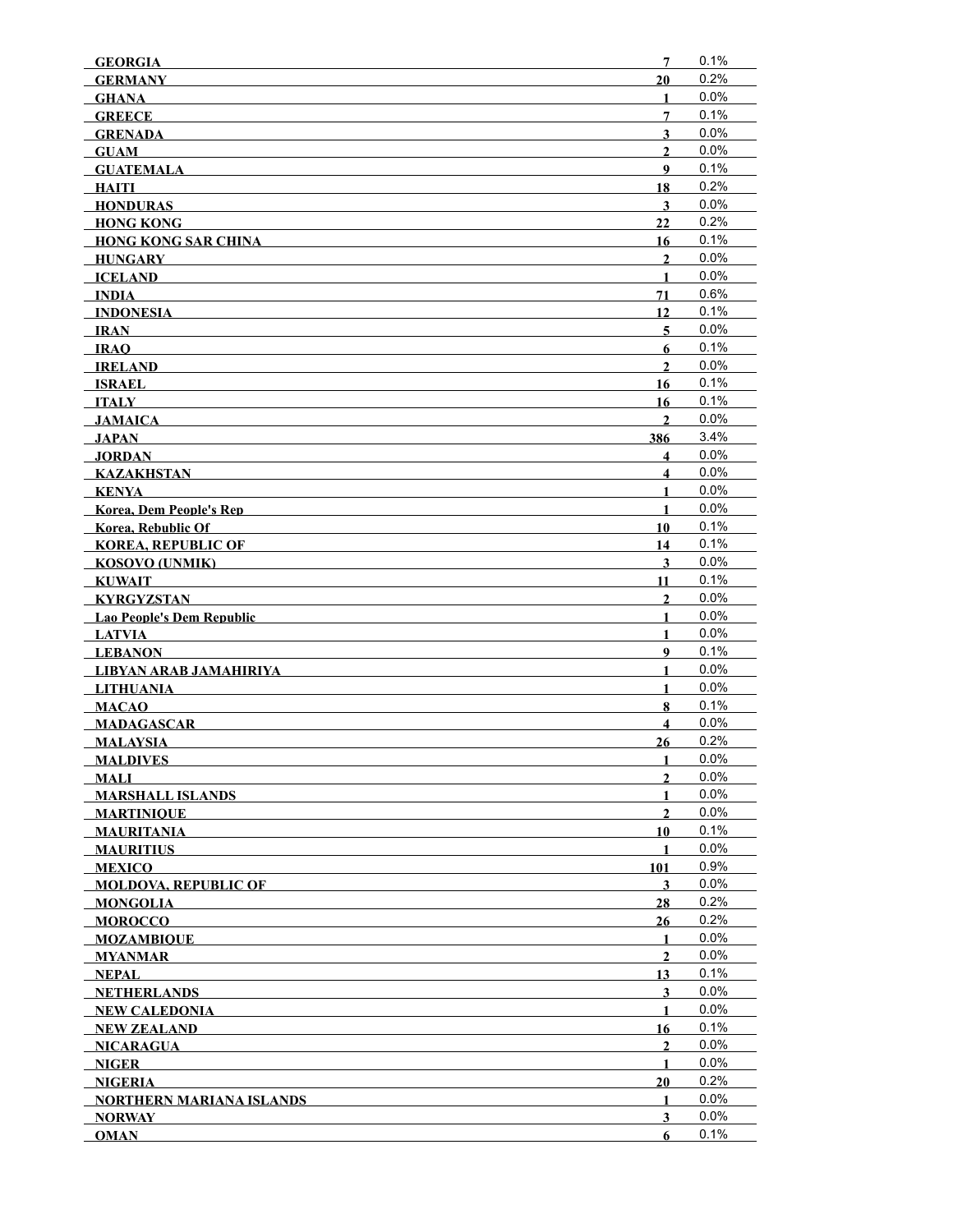| <b>PAKISTAN</b>                        |                      | 23                      | 0.2%         |
|----------------------------------------|----------------------|-------------------------|--------------|
| PALESTINIAN TERRITORY                  |                      | $\overline{2}$          | 0.0%         |
| <b>PANAMA</b>                          |                      | 16                      | 0.1%         |
| <b>PARAGUAY</b>                        |                      | $\mathbf{2}$            | 0.0%         |
| PEOPLES REP OF CHINA                   |                      | 9                       | 0.1%         |
| PERU                                   |                      | 63                      | 0.5%         |
| <b>PHILIPPINES</b>                     |                      | 19                      | 0.2%         |
| <b>POLAND</b>                          |                      | 12                      | 0.1%         |
| <b>PORTUGAL</b>                        |                      | $\mathbf{2}$            | 0.0%         |
| <b>Puerto Rico</b>                     |                      | 16                      | 0.1%         |
| <b>OATAR</b>                           |                      | 34                      | 0.3%         |
| <b>ROMANIA</b>                         |                      | $\mathbf{1}$            | 0.0%         |
| <b>RUSSIA</b>                          |                      | 9                       | 0.1%         |
| <b>RUSSIAN FEDERATION</b>              |                      | 10                      | 0.1%         |
| <b>RWANDA</b>                          |                      | $\overline{2}$          | 0.0%         |
| SAUDI ARABIA                           |                      | 42                      | 0.4%         |
| <b>SENEGAL</b>                         |                      | $\mathbf{1}$            | 0.0%<br>0.0% |
| <b>SERBIA</b>                          |                      | 2                       | 0.0%         |
| <b>SIERRA LEONE</b>                    |                      | 1                       | 0.1%         |
| <b>SINGAPORE</b>                       |                      | 6                       | 0.0%         |
| <b>SLOVAKIA</b>                        |                      | 4<br>$\mathbf{2}$       | 0.0%         |
| <b>SLOVENIA</b><br><b>SOUTH AFRICA</b> |                      | 6                       | 0.1%         |
| <b>SOUTH KOREA</b>                     |                      | 26                      | 0.2%         |
| SPAIN                                  |                      | 10                      | 0.1%         |
| <b>SRI LANKA</b>                       |                      | $\mathbf{1}$            | 0.0%         |
| <b>SUDAN</b>                           |                      | $\mathbf{2}$            | 0.0%         |
| <b>SURINAME</b>                        |                      | $\mathbf{1}$            | 0.0%         |
| <b>SWAZILAND</b>                       |                      | $\mathbf{1}$            | 0.0%         |
| <b>SWEDEN</b>                          |                      | 7                       | 0.1%         |
| <b>SWITZERLAND</b>                     |                      | $\overline{\mathbf{4}}$ | 0.0%         |
| <b>SYRIAN ARAB REPUBLIC</b>            |                      | $\mathbf{2}$            | 0.0%         |
| <b>TAIWAN</b>                          |                      | 20                      | 0.2%         |
| <b>TAIWAN ROC</b>                      |                      | 13                      | 0.1%         |
| <b>TAJIKISTAN</b>                      |                      | $\mathbf{2}$            | 0.0%         |
| TANZANIA, UNITED REPUBLIC              |                      | $\overline{2}$          | 0.0%         |
| <b>THAILAND</b>                        |                      | 60                      | 0.5%         |
| <b>TRINIDAD AND TOBAGO</b>             |                      | $\mathbf{1}$            | 0.0%         |
| <b>TUNISIA</b>                         |                      | 12                      | 0.1%         |
| <b>TURKEY</b>                          |                      | 53                      | 0.5%         |
| <b>UGANDA</b>                          |                      |                         | 0.0%         |
| <b>UKRAINE</b>                         |                      | 6                       | 0.1%         |
| <b>UNITED ARAB EMIRATES</b>            |                      | 49                      | 0.4%         |
| <b>UNITED KINGDOM</b>                  |                      | 44                      | 0.4%         |
| <b>United States</b>                   |                      | 25                      | 0.2%         |
| <b>UNITED STATES OF AMERICA</b>        |                      | 316                     | 2.8%         |
| <b>URUGUAY</b>                         |                      | 10                      | 0.1%         |
| USA.                                   |                      |                         |              |
| <b>USA</b>                             |                      | 50                      |              |
| <b>USA</b>                             | Alabama              | 70                      |              |
| <i>USA</i>                             | Alaska               | 13                      |              |
| <i>USA</i>                             | Alberta              | 1                       |              |
| <i>USA</i>                             | American Embassy     | 7                       |              |
| <i>USA</i>                             | Arizona              | 183                     |              |
| <i>USA</i>                             | Arkansas             | 74                      |              |
| USA                                    | Armed Forces         | $\boldsymbol{7}$        |              |
| USA                                    | Armed Frces Americas | $\overline{c}$          |              |
| USA                                    | British Columbia     | 1                       |              |
| USA                                    | California           | 763                     |              |
| <b>USA</b>                             | Colorado             | 151                     |              |
| <b>USA</b>                             | Connecticut          | 120                     |              |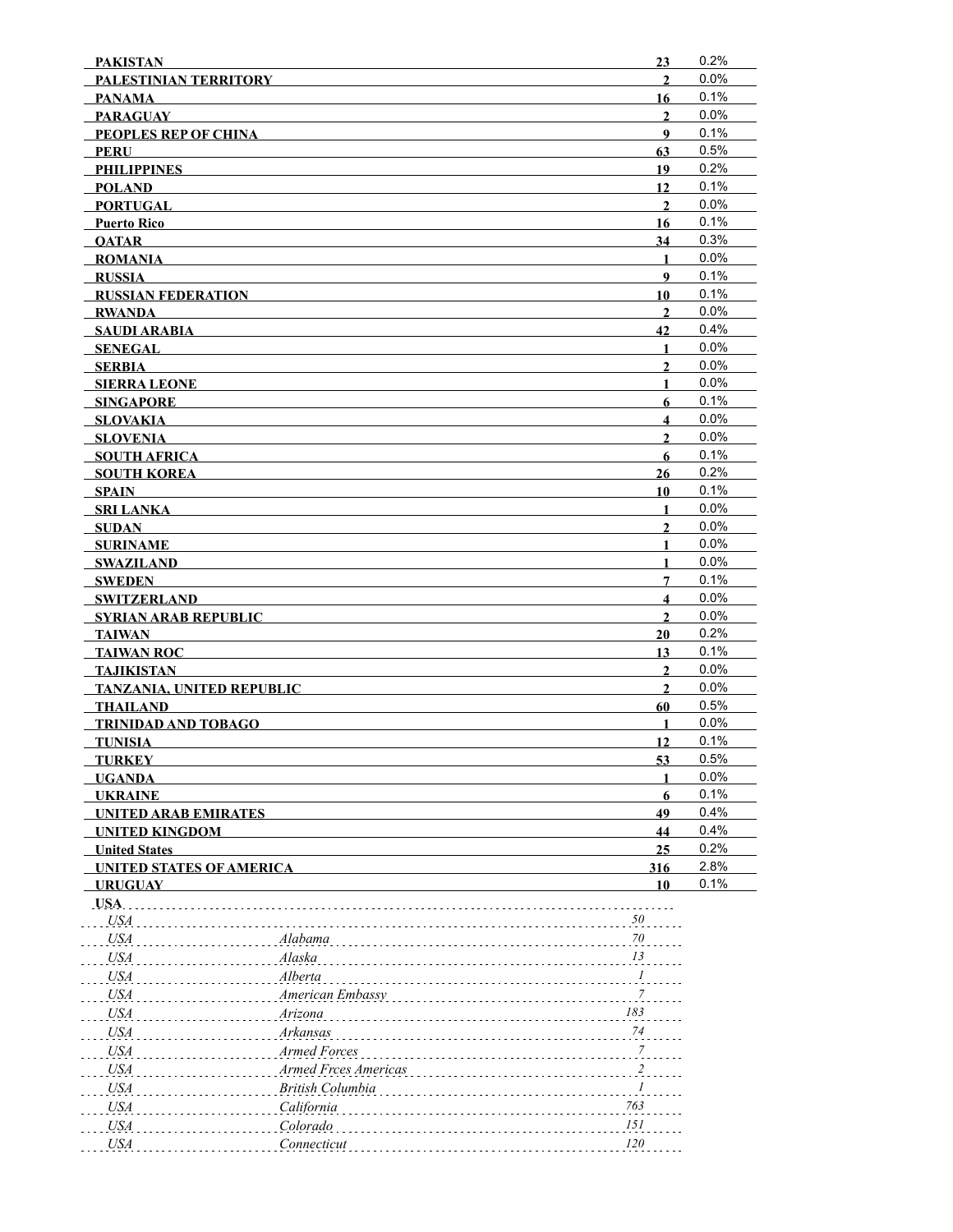| <b>USA</b>        | Delaware                    | 55                      |       |
|-------------------|-----------------------------|-------------------------|-------|
| <b>USA</b>        | District of Columbia        | 120                     |       |
| <b>USA</b>        | Florida                     | $291\,$                 |       |
| <b>USA</b>        | Georgia                     | 154                     |       |
| <b>USA</b>        | Guam                        | $\overline{\mathbf{c}}$ |       |
| <b>USA</b>        | Hawaii                      | 69                      |       |
| <b>USA</b>        | Idaho                       | 53                      |       |
| <b>USA</b>        | Illinois                    | 343                     |       |
| <b>USA</b>        | Indiana                     | 156                     |       |
| <b>USA</b>        | Iowa                        | 98                      |       |
| <b>USA</b>        | Kansas                      | 124                     |       |
| <b>USA</b>        | Kentucky                    | 63                      |       |
| <b>USA</b>        | Lousiana                    | 34                      |       |
| <b>USA</b>        | Maine                       | 39                      |       |
| <b>USA</b>        | Maryland                    | 256                     |       |
|                   |                             | 326                     |       |
| <b>USA</b>        | Massachusetts               | 269                     |       |
| <b>USA</b>        | Michigan                    |                         |       |
| <b>USA</b>        | Minnesota                   | 128                     |       |
| <b>USA</b>        | Mississippi                 | 43                      |       |
| <b>USA</b>        | Missouri                    | 188                     |       |
| <b>USA</b>        | Montana                     | 15                      |       |
| <b>USA</b>        | Nebraska                    | $45\,$                  |       |
| <b>USA</b>        | Nevada                      | 39                      |       |
| <b>USA</b>        | New Hampshire               | 65                      |       |
| <b>USA</b>        | New Jersey                  | 242                     |       |
| <b>USA</b>        | New Mexico                  | 51                      |       |
| <b>USA</b>        | New York                    | 703                     |       |
| <b>USA</b>        | North Carolina              | 142                     |       |
| <b>USA</b>        | North Dakota                | 15                      |       |
| <b>USA</b>        | Ohio                        | 279                     |       |
| <b>USA</b>        | Oklahoma                    | 56                      |       |
| <b>USA</b>        | <b>Ontario</b>              | $\mathfrak{Z}$          |       |
| <b>USA</b>        | Oregon                      | 265                     |       |
| <b>USA</b>        | Pennsylvania                | 324                     |       |
| <b>USA</b>        | Puerto Rico                 | 17                      |       |
| <b>USA</b>        | <i><u><b>Ouebec</b></u></i> | 1                       |       |
| <b>USA</b>        | Rhode Island                | 46                      |       |
|                   | South Carolina              | 42                      |       |
| <b>USA</b>        | South Dakota                | 7                       |       |
| USA               |                             | 92                      |       |
| USA               | Tennessee                   | 389                     |       |
| <b>USA</b>        | Texas                       |                         |       |
| <b>USA</b>        | Utah                        | 80                      |       |
| <b>USA</b>        | Vermont                     | 68                      |       |
| <b>USA</b>        | Virgin Islands              | $\mathcal{I}$           |       |
| <b>USA</b>        | Virginia                    | 380                     |       |
| <b>USA</b>        | Washington                  | 311                     |       |
| <b>USA</b>        | West Virginia               | 30                      |       |
| <b>USA</b>        | Wisconsin                   | 134                     |       |
| <b>USA</b>        | Wyoming                     | 12                      |       |
| <b>USA</b>        | Yukon Territory             | 1                       |       |
| <b>USA</b>        |                             | 8,108                   | 70.7% |
| <b>UZBEKISTAN</b> |                             | 21                      | 0.2%  |
| <b>VANUATU</b>    |                             | $\mathbf{1}$            | 0.0%  |
| <b>VENEZUELA</b>  |                             | 20                      | 0.2%  |
| <b>VIET NAM</b>   |                             | $\mathbf{3}$            | 0.0%  |
| <b>VIETNAM</b>    |                             | 9                       | 0.1%  |
| <b>YEMEN</b>      |                             | $\overline{2}$          | 0.0%  |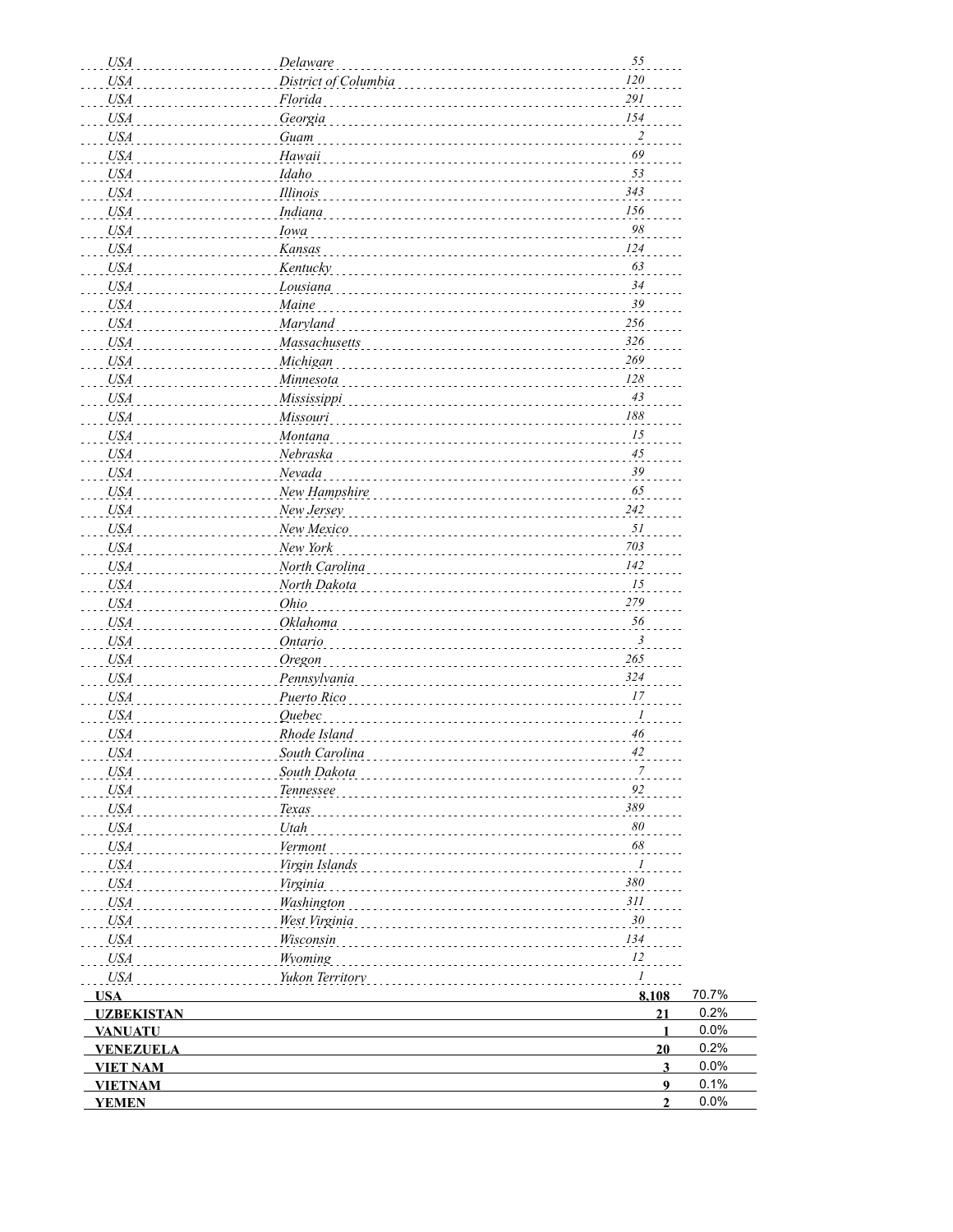**157** distinct countries represented.

02-geographic.rpt 7/31/2015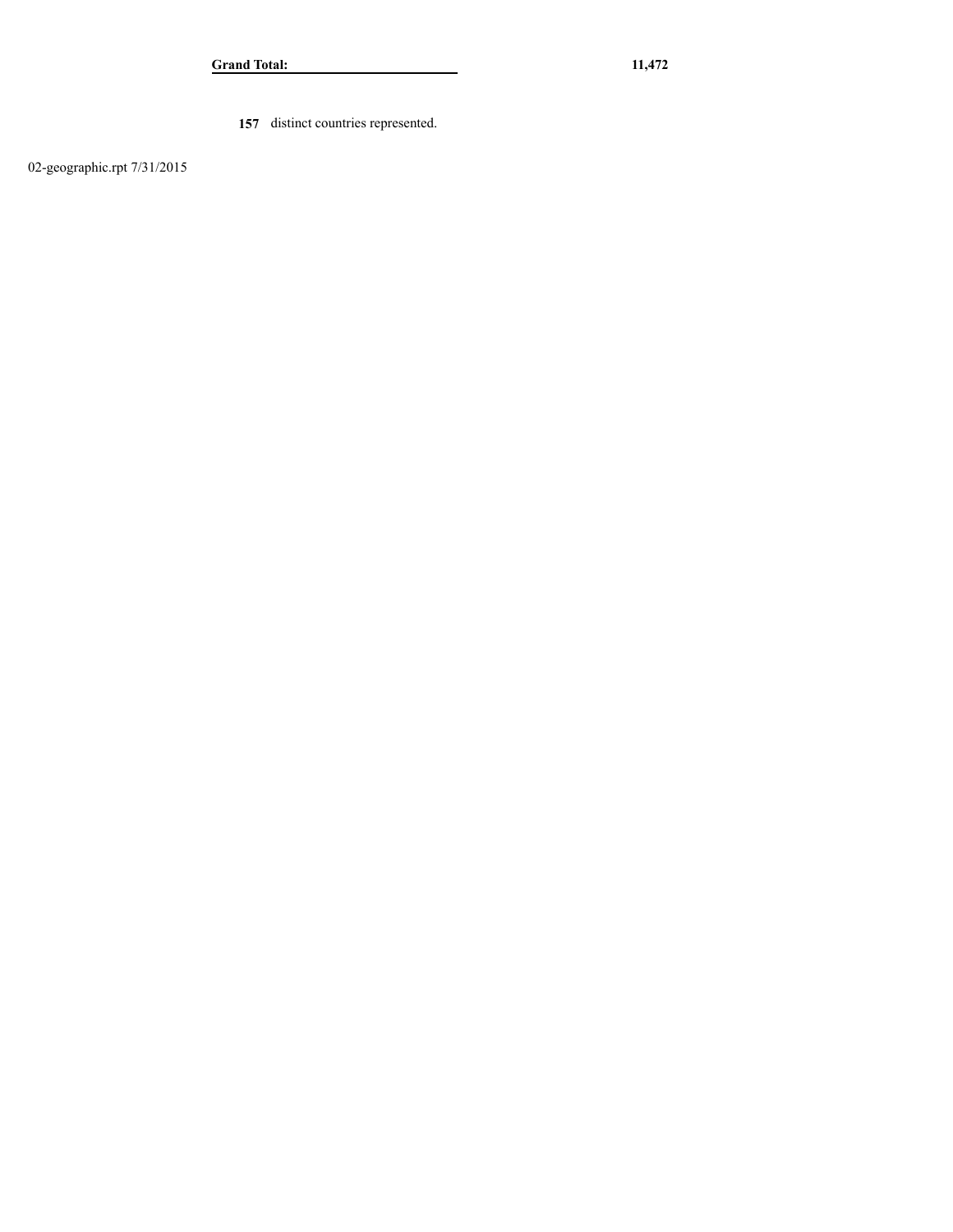



| i usa<br>CANADA<br>JAPAN.<br>LUNITED STATES OF AMERICA<br>I CHINA<br><b>BRAZIL</b><br><b>MEXICO</b><br>$\Box$ ECUADOR<br>AUSTRALIA<br><b>INDIA</b><br>Others | 70.6%<br>5.7%<br>3.3%<br>2.9%<br>1.9%<br>$0.9\%$<br>0.9%<br>0.8%<br>0.6%<br>0.6%<br>11.7% |
|--------------------------------------------------------------------------------------------------------------------------------------------------------------|-------------------------------------------------------------------------------------------|
| Total:                                                                                                                                                       | 100.0%                                                                                    |
|                                                                                                                                                              |                                                                                           |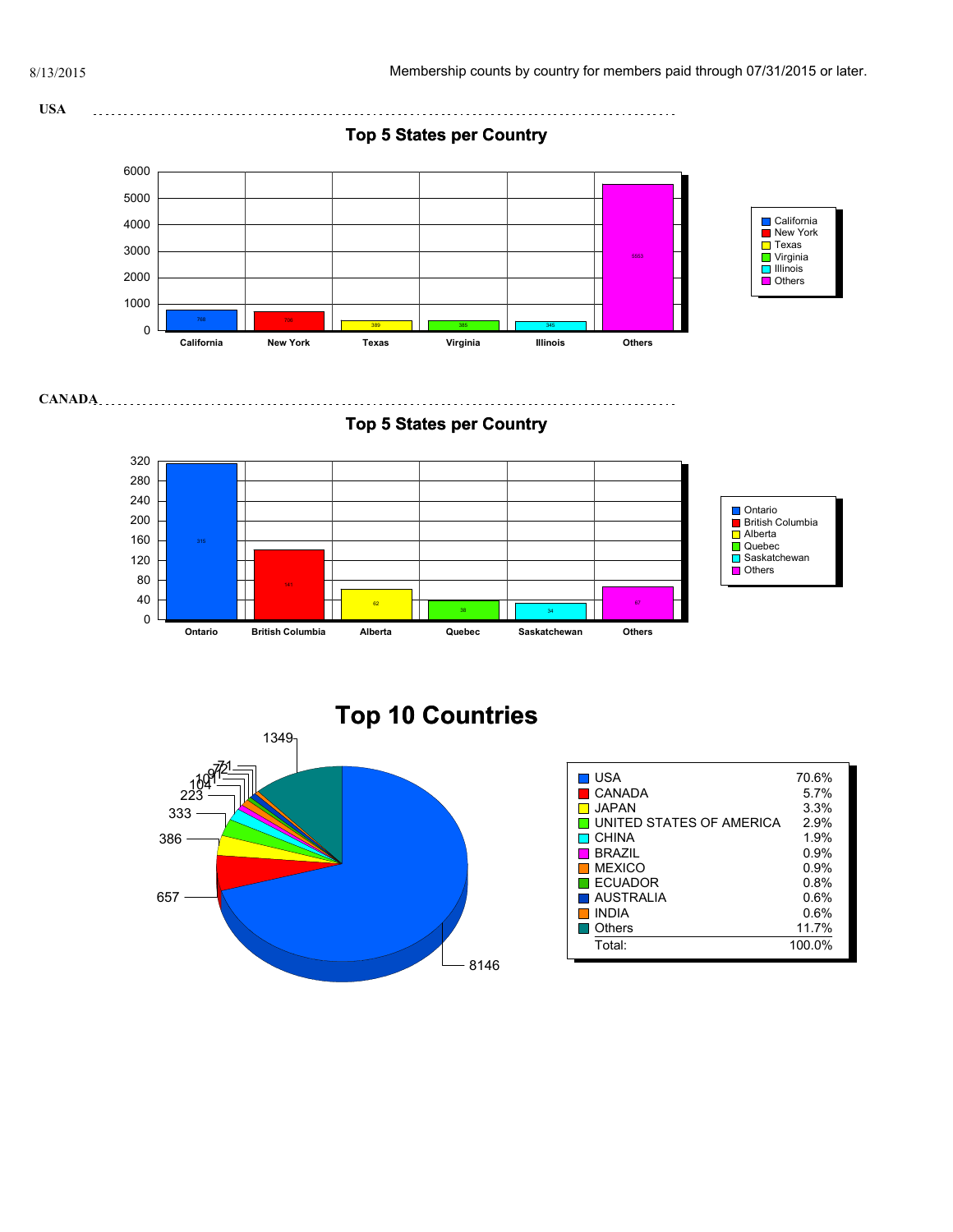#### 8/13/2015 **Basic statistics on Primary vs. other memberships in interest sections. For members paid through 7/31/2015 or later.**

|                                      |                           |        |       | Primary versus other |
|--------------------------------------|---------------------------|--------|-------|----------------------|
| No Primary Interest Section          | 6.8%                      | 2,173  | 2,160 | 13                   |
| <b>Adult Education</b>               | 6.1%                      | 1.976  | 784   | 1,192                |
| <b>Applied Linguistics</b>           | 5.9%                      | 1.891  | 497   | 1,394                |
| <b>Bilingual Education</b>           | 3.0%                      | 965    | 187   | 778                  |
| Computer-Assisted Language Learning  | 5.2%                      | 1,688  | 361   | 1,327                |
| <b>Elementary Education</b>          | 3.2%                      | 1,024  | 432   | 592                  |
| English as a Foreign Language        | 7.0%                      | 2,259  | 854   | 1,405                |
| <b>English for Specific Purposes</b> | 4.5%                      | 1.434  | 245   | 1,189                |
| Higher Education                     | 6.3%                      | 2,032  | 666   | 1,366                |
| Intercultural Communication          | 4.8%                      | 1,551  | 186   | 1,365                |
| Intensive English Programs           | 6.4%                      | 2,044  | 783   | 1,261                |
| International Teaching Assistants    | 2.0%                      | 630    | 92    | 538                  |
| <b>Materials Writers</b>             | 3.4%<br>.                 | 1,107  | 168   | 939                  |
| Nonnative English Speakers in TESOL  | 2.9%                      | 921    | 167   | 754                  |
| Program Administration               | 3.5%                      | 1,112  | 229   | 883                  |
| Refugee Concerns                     | 2.0%                      | 651    | 79    | 572                  |
| Second Language Writing              | 6.2%                      | 1,987  | 381   | 1,606                |
| Speech, Pronunciation, and Listening | 5.3%                      | 1,699  | 237   | 1,462                |
| Social Responsibility                | 2.1%                      | 679    | 96    | 583                  |
| Secondary Schools                    | 2.7%                      | 875    | 292   | 583                  |
| Teacher Education                    | 7.3%                      | 2.342  | 646   | 1,696                |
| Video & Digital Media                | 3.5%                      | 1,126  | 81    | 1,045                |
| 9,641 distinct members               | Total # of IS memberships | 32,166 | 9,623 | 22,543               |

The total count is the number of IS memberships total and may either be LESS or MORE than the actual number of individual members of TESOL. Due to open access to Interest Sections, these numbers may fluctuate considerably each month. For instance, one member may have selected four interest sections, while some members may belong to none.



## **Interest Sections**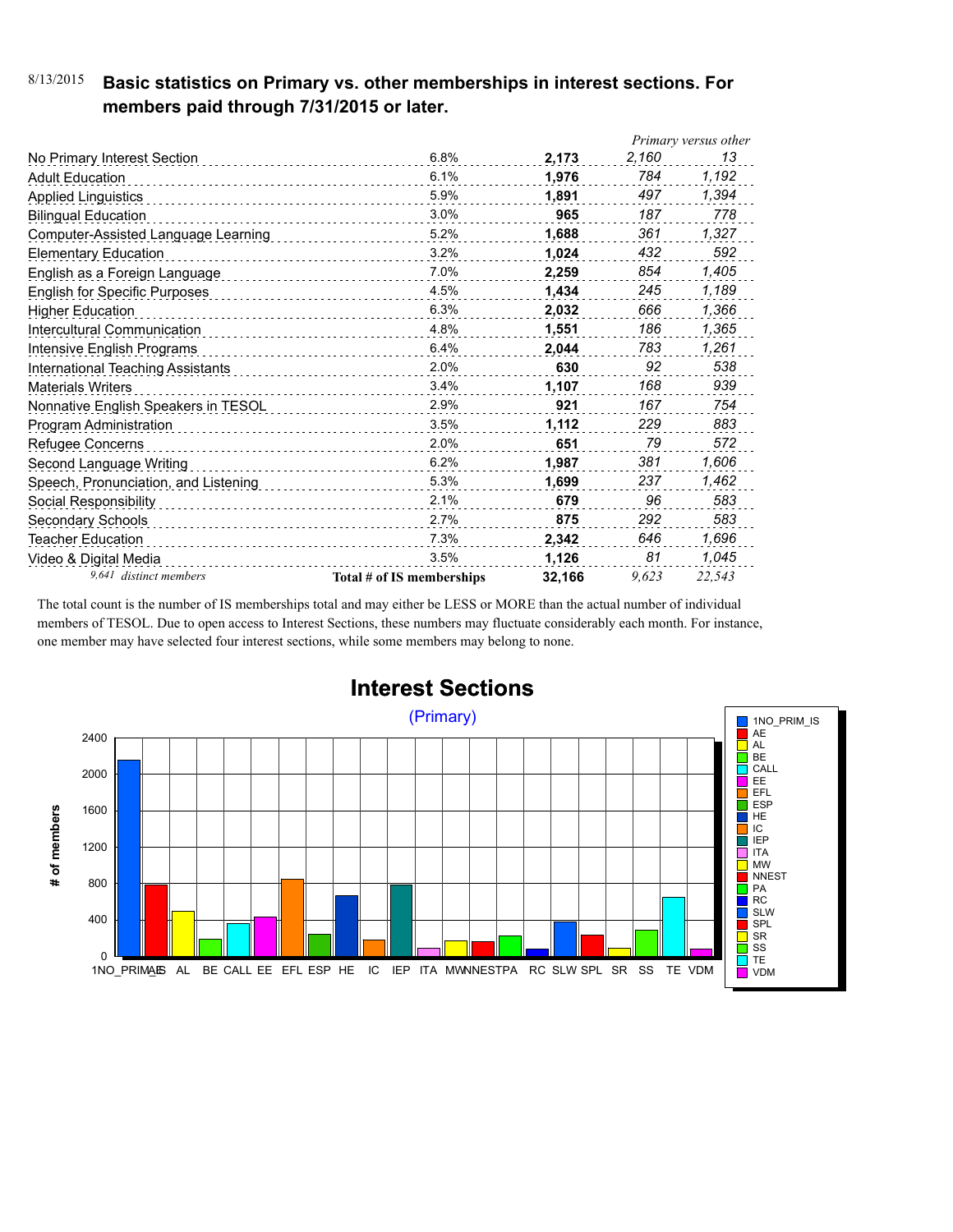### **Basic Statistics on Area of Work (Members paid through >= 7/31/2015)**

|                             |           | 1,733  | 15.3% |  |
|-----------------------------|-----------|--------|-------|--|
| <b>Adult Education</b>      | AE        | 2.309  | 20.4% |  |
| Community/2yr College       | CC        | 659    | 5.8%  |  |
| <b>Elementary Education</b> | ЕE        | 821    | 7.2%  |  |
| Postsecondary Education     | HE        | 3.477  | 30.7% |  |
| Mainstream                  | MN        | 141    | 1.2%  |  |
| Other                       | <b>OT</b> | 1.150  | 10.1% |  |
| Secondary Education         | SЕ        | 1.051  | 9.3%  |  |
|                             |           | 11.341 |       |  |

Only members who selected an area of work are included on this report. Other members may not have responded to this question and are excluded from the count.

# AE -CC<br>-EE  $HE$  and  $E$  and  $E$  and  $E$  and  $E$  and  $E$  and  $E$  and  $E$  and  $E$  and  $E$  and  $E$  and  $E$  and  $E$  and  $E$  and  $E$  and  $E$  and  $E$  and  $E$  and  $E$  and  $E$  and  $E$  and  $E$  and  $E$  and  $E$  and  $E$  and  $E$  and  $E$  and  $E$  a MN OT SE

| AE<br>CС<br>FF       | 15.3%<br>20.4%<br>5.8%<br>7.2% |
|----------------------|--------------------------------|
| HF<br>MN<br>OТ<br>SE | 30.7%<br>1.2%<br>10.1%<br>9.3% |
|                      | Total: 100.0%                  |

*(Blanks indicate no response)*

#### **Areas of Work**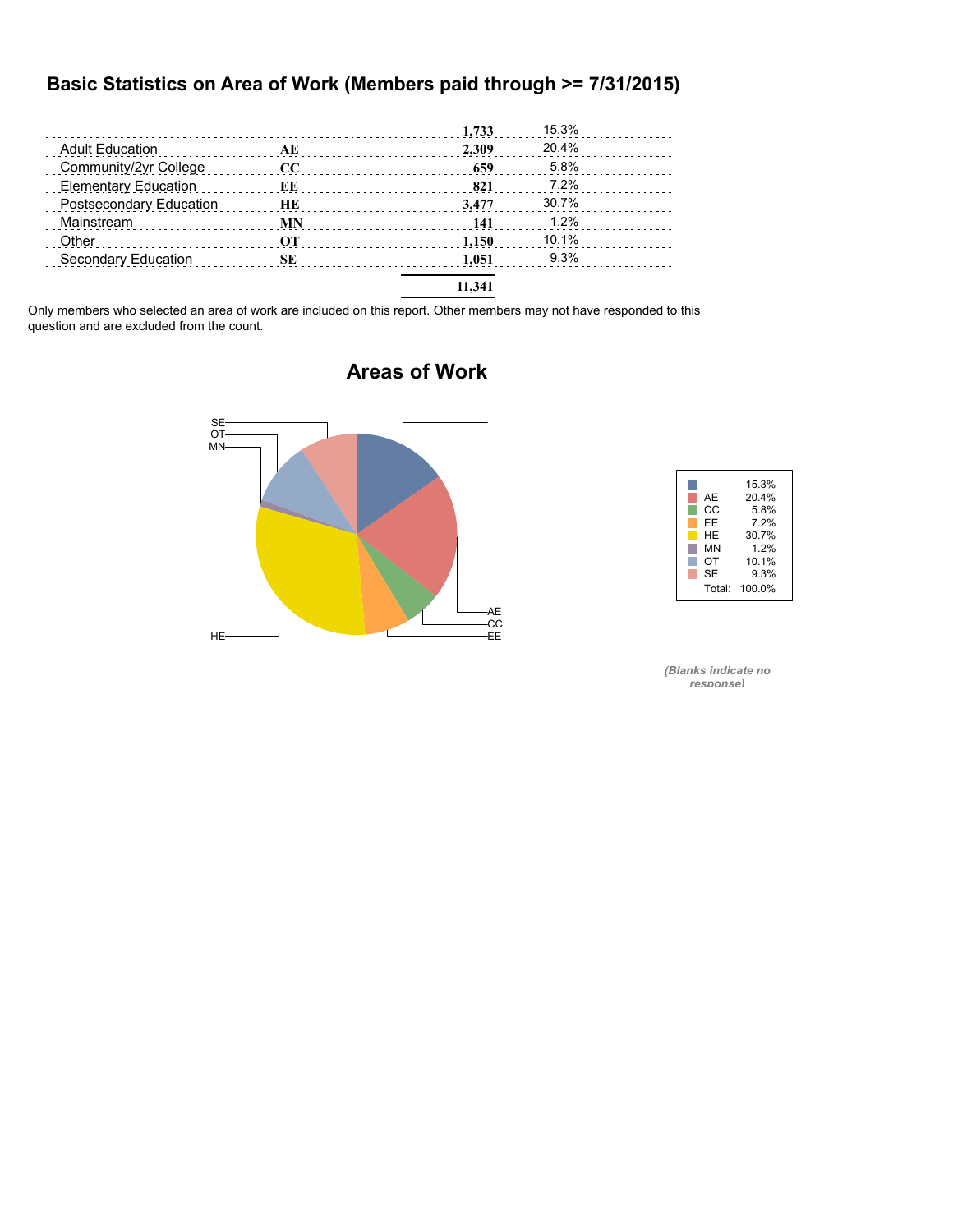## **Statistics on Areas of Interest (Members paid through >= 7/31/2015)**

| <b>CODE</b>          | <b>DESCRIPTION</b>                             | TOTAL* | % of TOTAL* |
|----------------------|------------------------------------------------|--------|-------------|
| ТE                   | Teacher education                              | 1,732  | 5%          |
| <b>CURRICULUM</b>    | Materials development/Curriculum               | 1,687  | 4%          |
| <b>EFL</b>           | English as a foreign language                  | 1,604  | 4%          |
| <b>SLA</b>           | Second language acquisition                    | 1,566  | 4%          |
| AL                   | Applied linguistics                            | 1,512  | 4%          |
| <b>HE</b>            | Higher education                               | 1,453  | 4%          |
| <b>WRITING</b>       | Writing/composition                            | 1,445  | 4%          |
| CALL                 | Technology in education                        | 1,428  | 4%          |
| <b>IEP</b>           | Intensive English programs                     | 1,422  | 4%          |
| IC                   | Multiculturalism/intercultural communications  | 1,407  | 4%          |
| AE                   | Adult education                                | 1,355  | 4%          |
| <b>PROFDEV</b>       | Professional development                       | 1,297  | 3%          |
| <b>CONTENT</b>       | Content-based instruction                      | 1,257  | 3%          |
| <b>SP</b>            | Speaking/pronunciation                         | 1,156  | 3%          |
| <b>READING</b>       | Reading/literacy                               | 1,152  | 3%          |
| <b>GRAMMAR</b>       | Grammar                                        | 1,104  | 3%          |
| <b>ASSESS</b>        | Assessment/testing                             | 1,097  | 3%          |
| <b>ESP</b>           | English for specific purposes                  | 1,025  | 3%          |
| <b>RS</b>            | Research                                       | 971    | 3%          |
| <b>PA</b>            | Program administration                         | 774    | 2%          |
| <b>DISTANCE</b>      | Distance learning/Online Education             | 772    | 2%          |
| <b>VOCAB</b>         | Vocabulary/Lexicon                             | 750    | 2%          |
| <b>BE</b>            | <b>Bilingual education</b>                     | 730    | 2%          |
| <b>SOCIAL</b>        | Social/global/political concerns               | 648    | 2%          |
| <b>ISKILL</b>        | <b>Integrated Skills</b>                       | 641    | 2%          |
| <b>WORKPLACE</b>     | Workplace English instruction/Business English | 639    | 2%          |
| <b>LISTEN</b>        | Listening                                      | 618    | 2%          |
| VI                   | Video and digital media                        | 603    | 2%          |
| EЕ                   | Elementary/primary education                   | 584    | 2%          |
| SS                   | Secondary education                            | 562    | 1%          |
| <b>COMMCOLL</b>      | Community college/technical ed                 | 486    | 1%          |
| <b>RC</b>            | Refugee concerns                               | 425    | 1%          |
| <b>STANDARDS</b>     | Standards                                      | 422    | 1%          |
| <b>LINGUISTICS</b>   | <b>Theoretical Linguistics</b>                 | 419    | 1%          |
| ita                  | International teaching assistants              | 401    | 1%          |
| LIT                  | Literature                                     | 384    | 1%          |
| <b>FAMILY</b>        | Community/family outreach                      | 315    | 1%          |
| <b>NNES</b>          | NNES/NES issues                                | 300    | 1%          |
| <b>EMPLOYMENT</b>    | <b>Employment issues/Certification</b>         | 297    | 1%          |
| <b>ACCRED</b>        | Accreditation                                  | 262    | 1%          |
| <b>LDSN</b>          | Learning Disorders/Special Needs               | 261    | 1%          |
| PUBLICPOLICY         | Public policy                                  | 255    | 1%          |
| <b>MAINSTREAMING</b> | Mainstreaming                                  | 232    | 1%          |
| <b>ARTS</b>          | Arts/Media/Science/Math/Social Science         | 175    | 0%          |
| <b>STYLISTICS</b>    | Stylistics                                     | 78     | 0%          |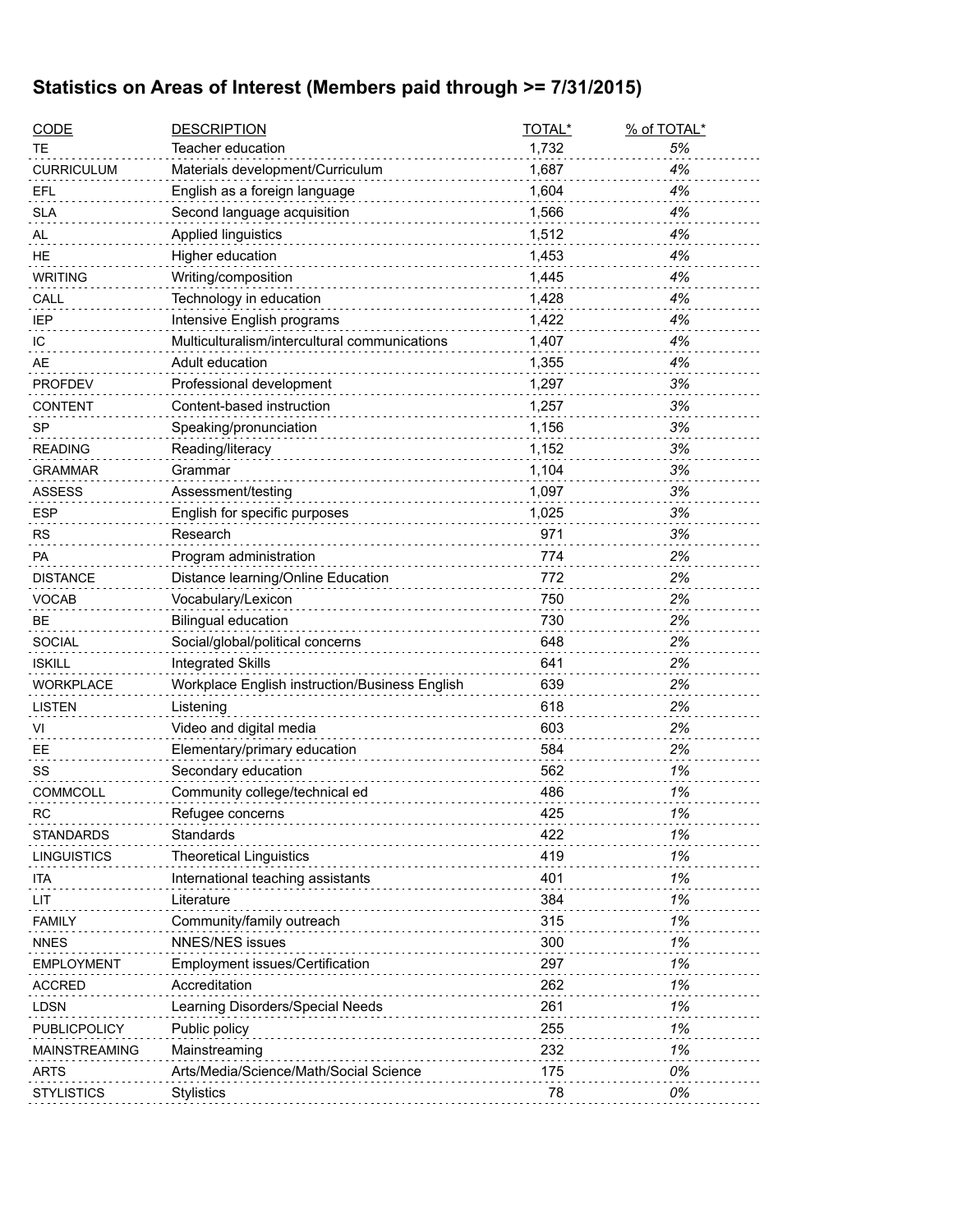Sorted in order of prevalence.

*\* Note: Members are encouraged to choose multiple areas of interest and some members do not choose* any *areas of interest. The total number of distinct members (4,787) represented in this report is less than the total number of active members as indicated elsewhere in this report.*

*Areas of interest are* separate *from official TESOL interest sections. Areas of interest represent distinct areas in which a member may be interested, rather than official entities in which a member is involved.*

*Areas of interest which have a very low count may be recent additions to the AOI list, or may reflect overall trends in membership.*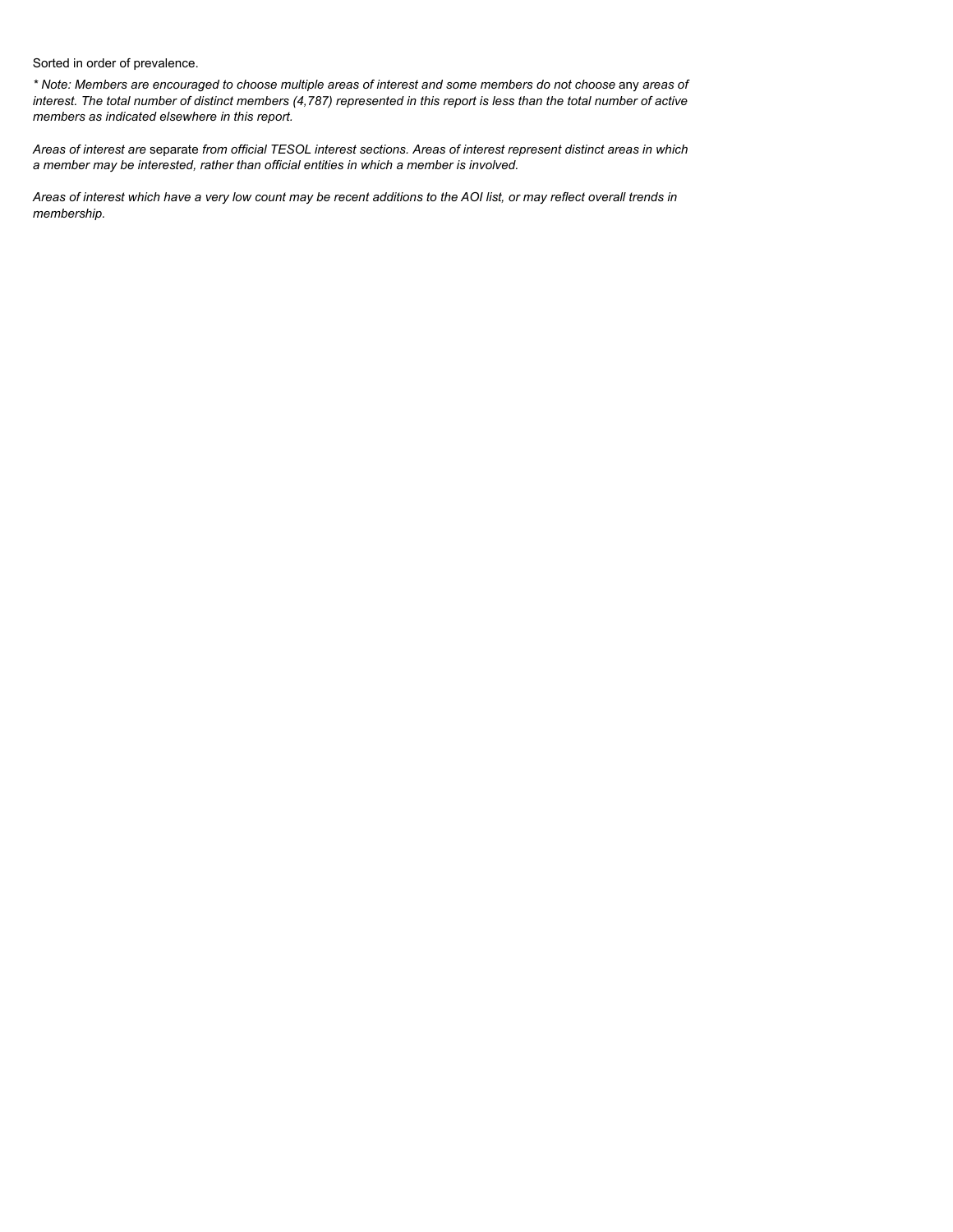## **Statistics on Areas of Expertise (Members paid through >= 7/31/2015)**

| <b>CODE</b>        | <b>DESCRIPTION</b>                             | TOTAL* | % of TOTAL* |
|--------------------|------------------------------------------------|--------|-------------|
| EFL                | English as a foreign language                  | 1,042  | 6%          |
| <b>CURRICULUM</b>  | Materials development/Curriculum               | 940    | 5%          |
| AE                 | Adult education                                | 868    | 5%          |
| <b>WRITING</b>     | Writing/composition                            | 857    | 5%          |
| IEP                | Intensive English programs                     | 844    | 5%          |
| <b>TE</b>          | Teacher education                              | 794    | 5%          |
| AL                 | Applied linguistics                            | 789    | 5%          |
| HE                 | Higher education                               | 757    | 4%          |
| <b>SLA</b>         | Second language acquisition                    | 675    | 4%          |
| <b>CONTENT</b>     | Content-based instruction                      | 639    | 4%          |
| <b>GRAMMAR</b>     | Grammar                                        | 609    | 4%          |
| IС                 | Multiculturalism/intercultural communications  | 561    | 3%          |
| CALL               | Technology in education                        | 511    | 3%          |
| <b>ESP</b>         | English for specific purposes                  | 502    | 3%          |
| <b>PROFDEV</b>     | Professional development                       | 502    | 3%          |
| <b>SP</b>          | Speaking/pronunciation                         | 478    | 3%          |
| <b>READING</b>     | Reading/literacy                               | 463    | 3%          |
| <b>ASSESS</b>      | Assessment/testing                             | 433    | 2%          |
| PA                 | Program administration                         | 433    | 2%          |
| <b>ISKILL</b>      | <b>Integrated Skills</b>                       | 377    | 2%          |
| EE.                | Elementary/primary education                   | 373    | 2%          |
| <b>DISTANCE</b>    | Distance learning/Online Education             | 313    | 2%          |
| <b>RS</b>          | Research                                       | 288    | 2%          |
| SS                 | Secondary education                            | 287    | 2%          |
| COMMCOLL           | Community college/technical ed                 | 283    | 2%          |
| <b>BE</b>          | <b>Bilingual education</b>                     | 273    | 2%          |
| <b>WORKPLACE</b>   | Workplace English instruction/Business English | 273    | 2%          |
| <b>LISTEN</b>      | Listening                                      | 261    | 2%          |
| <b>VOCAB</b>       | Vocabulary/Lexicon                             | 227    | 1%          |
| LIT                | Literature                                     | 194    | 1%          |
| <b>SOCIAL</b>      | Social/global/political concerns               | 169    | 1%          |
| VI                 | Video and digital media                        | 150    | 1%          |
| ITA                | International teaching assistants              | 134    | 1%          |
| <b>ACCRED</b>      | Accreditation                                  | 132    | 1%          |
| <b>NNES</b>        | <b>NNES/NES issues</b>                         | 131    | 1%          |
| <b>FAMILY</b>      | Community/family outreach                      | 100    | 1%          |
| MAINSTREAMING      | Mainstreaming                                  | 96     | 1%          |
| <b>STANDARDS</b>   | Standards                                      | 95     | 1%          |
| <b>LINGUISTICS</b> | <b>Theoretical Linguistics</b>                 | 92     | 1%          |
| <b>RC</b>          | Refugee concerns                               | 90     | 1%          |
| <b>ARTS</b>        | Arts/Media/Science/Math/Social Science         | 86     | 0%          |
| LDSN               | Learning Disorders/Special Needs               | 75     | 0%          |
| <b>EMPLOYMENT</b>  | Employment issues/Certification                | 72     | 0%          |
| PUBLICPOLICY       | Public policy                                  | 53     | 0%          |
| <b>STYLISTICS</b>  | <b>Stylistics</b>                              | 20     | 0%          |
|                    |                                                |        |             |